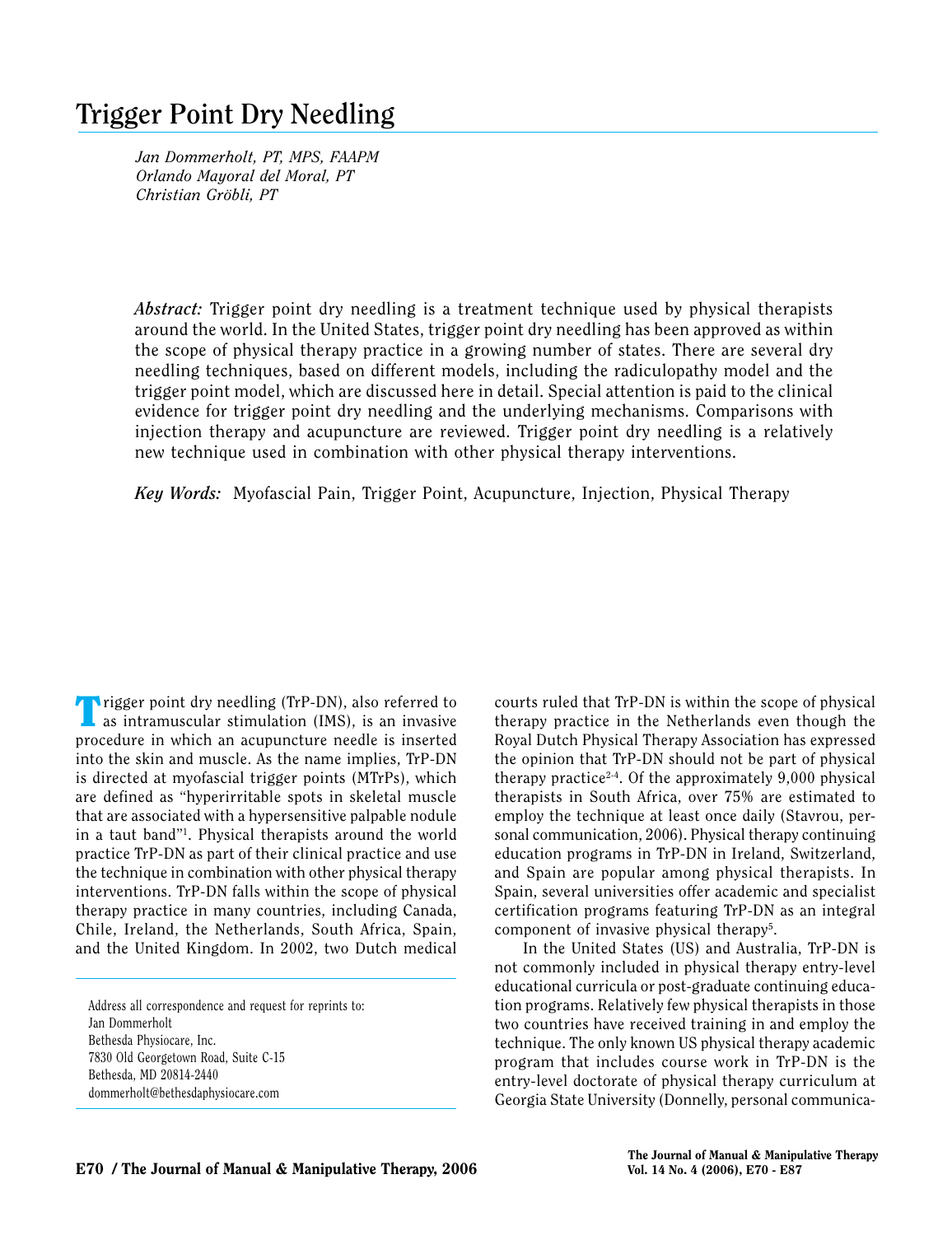tion, 2006). However, the physical therapy state boards of Colorado, Georgia, Kentucky, Maryland, New Hampshire, New Mexico, South Carolina, and Virginia have determined in recent years that TrP-DN does fall within the scope of physical therapy in those states. Several other state boards are currently reviewing whether dry needling should fall within the scope of physical therapy practice, and the Director of Regulations of the State of Colorado has issued a specific "Director's Policy on Intramuscular Stimulation" (Table 1)<sup>6</sup>.

therapy according to the 2006 Florida Statutes states that among others, the practice of physical therapy "means the performance of acupuncture only upon compliance with the criteria set forth by the Board of Medicine, when no penetration of the skin occurs"9 . Whether TrP-DN would be considered as falling under this peculiar definition has not been contested, and the Florida Statutes do not provide any guidelines as to how to perform acupuncture without penetration of the skin<sup>9</sup>.

**Table 1:** Colorado Physical Therapy Licensure; Policies of the Director; Director's Policy on Intramuscular Stimulation or IMS (Williams T. *Colorado Physical Therapy Licensure Policies of the Director; Policy 3 – Director's Policy on Intramuscular Stimulation*. Denver, CO: State of Colorado, Department of Regulatory Agencies, 2005).

| 1              | IMS is a physical intervention that uses dry needles to stimulate trigger points, diagnose and<br>treat neuromuscular pain and functional movement deficits                                                         |  |  |
|----------------|---------------------------------------------------------------------------------------------------------------------------------------------------------------------------------------------------------------------|--|--|
| $\overline{2}$ | IMS requires an examination and diagnosis, and it treats specific anatomic entities selected<br>according to physical signs                                                                                         |  |  |
| 3              | IMS is not considered an entry-level skill                                                                                                                                                                          |  |  |
| 4              | Physical therapists receive substantial training and have sufficient knowledge in the areas<br>of reducing the incidence and severity of physical disability, movement dysfunction, bodily<br>malfunction, and pain |  |  |
| 5              | There is substantial medical literature on IMS that has been subjected to peer review                                                                                                                               |  |  |
| 6              | Seven states (Georgia, Kentucky, Maryland, New Mexico, New Hampshire, South Carolina,<br>and Virginia) have found IMS to be within the scope of physical therapy as of this Policy's<br>adoption date               |  |  |
| $\overline{7}$ | The Director expects physical therapists to obtain the necessary training prior to using IMS                                                                                                                        |  |  |
| 8              | The Director determines that IMS falls within the scope of physical therapy as defined in<br>section 12-41-103(6), C.R.S., and may be independently practiced by Colorado-licensed<br>physical therapists           |  |  |

On the other hand, the Tennessee Board of Occupational and Physical Therapy concluded in 2002 that TrP-DN is not an acceptable physical therapy technique. The decision of the Tennessee Board was "based on the need for education and training" or in other words, the realization that TrP-DN is not commonly included in the physical therapy curricula of US academic programs<sup>5,7</sup>. Some state laws have defined the practice of physical therapy as non-invasive, which would implicitly put TrP-DN outside the scope of physical therapy in those states. For example, the Hawaii Physical Therapy Practice Act specifies that physical therapists not be allowed to penetrate the skin<sup>8</sup>. The definition of the practice of physical

The introduction of TrP-DN to American physical therapists shares many similarities with the introduction of manual therapy. When during the 1960s, Paris expressed his interest in manual therapy, he experienced considerable resistance, not only from academia but also from employers, the American Physical Therapy Association (APTA), and even from Dr. Janet Travell<sup>10</sup>. Paris reported that in 1966, Dr. Travell blocked his membership in the North American Academy of Manipulative Medicine, an organization she had founded with Dr. John Mennell, on the grounds that "manipulation is a diagnostic and therapeutic tool to be reserved for physicians only"10. Similarly, the 2002 rejection of TrP-DN by the Tennessee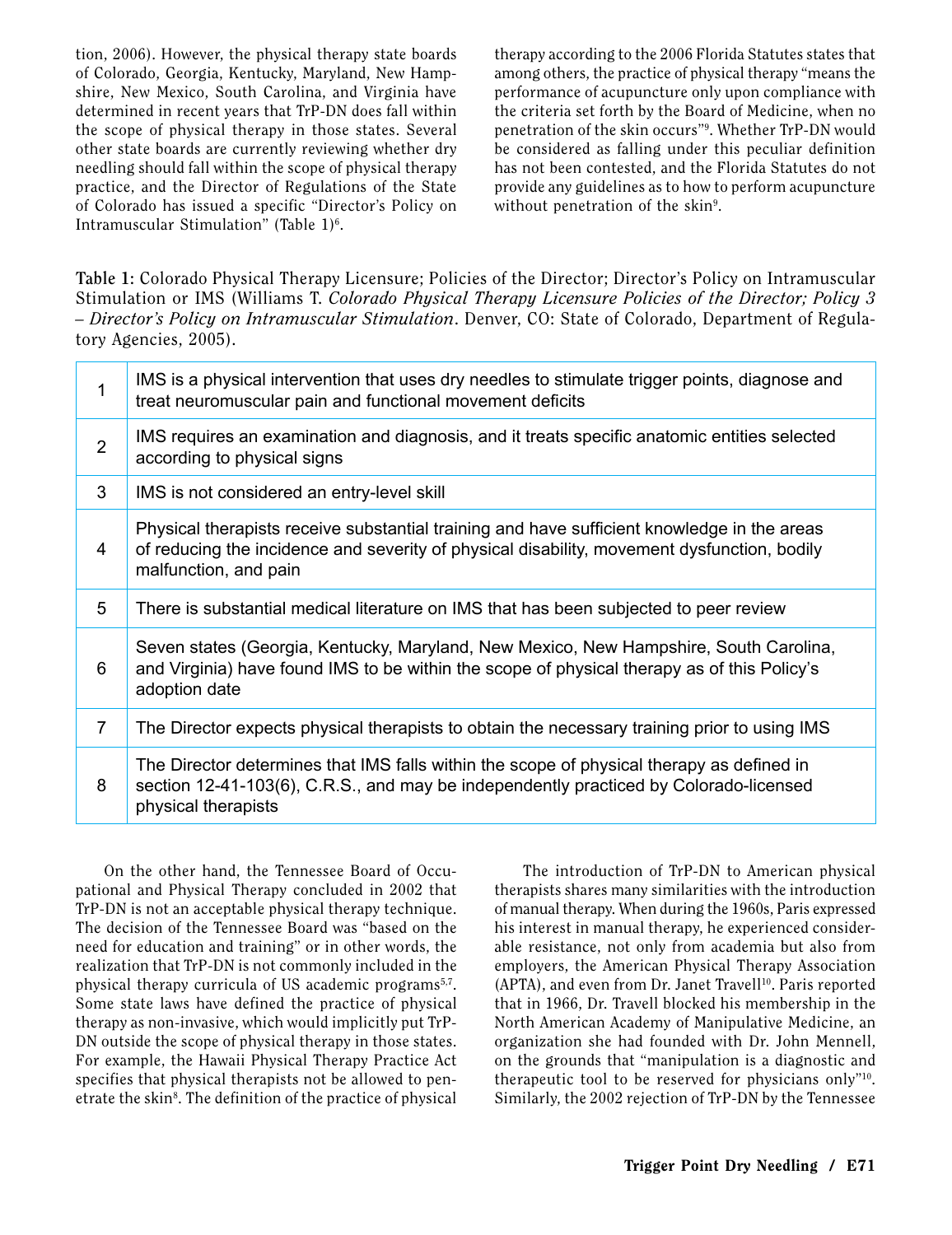Board of Occupational and Physical Therapy was in part based on the testimony of an academic expert witness<sup>7</sup>. In 2006, the APTA omitted an educational activity about physical therapy and dry needling from the tentative agenda of its annual conference, while the Royal Dutch Physical Therapy Association upheld the opinion that TrP-DN should not fall within the scope of physical therapy practice. In October 2006, the Virginia Board of Physical Therapy heard arguments from a physician organization against physical therapists using TrP-DN. To the contrary, physical therapists in South Africa are allowed to perform botulinum toxin injections in the management of persons with MTrPs. Within the context of autonomous physical therapy practice, TrP-DN does seem to fit the current practice model in spite of the reservations of other disciplines and some physical therapy professional organizations.

In order to practice TrP-DN, physical therapists need to be able to demonstrate competence or adequate training in the technique and that they practice in a jurisdiction where TrP-DN is considered within the scope of physical therapy practice. Many country and state physical therapy statutes address the issue of competence by including language such as this: "physical therapists shall not perform any procedure or function which they are by virtue of education or training not competent to perform"5 . Obviously, physical therapists employing TrP-DN must have excellent knowledge of anatomy and be very familiar with its indications, contraindications, and precautions. This article provides an overview of TrP-DN in the context of contemporary physical therapy practice.

# **Dry Needling Techniques**

Because dry needling techniques emerged empirically, different schools and conceptual models have been developed, including the radiculopathy model, the MTrP model, and the spinal segmental sensitization model<sup>1,5,11-</sup>  $13$ . In addition, there are other less common needling approaches, such as neural acupuncture and automated or electrical twitch-obtaining intramuscular stimula $tion<sup>14-22</sup>$ . In neural acupuncture, acupuncture points are infiltrated with lidocaine for the treatment of myofascial

pain14,15. A medical specialist, Dr. Jennifer Chu, developed electrical twitch-obtaining intramuscular stimulation; this approach combines aspects of the radiculopathy model with the trigger point model<sup>16-23</sup>.

The radiculopathy model will be reviewed briefly, while the MTrP model will be discussed in detail. The spinal segmental sensitization model and neural acupuncture are not included in this article due to their exclusive use of injections, which are outside the scope of physical therapy practice in most jurisdictions $5,12$ .

Another classification is based on the depth of the needle insertion and distinguishes superficial dry needling (SDN) and deep dry needling  $(DDN)^{24,25}$ . Examples of SDN include Baldry's SDN approach and Fu's Subcutaneous Needling, which fall within the trigger point (TrP) model<sup>24,26-29</sup>. The needling approach advocated by the radiculopathy model is a form of DDN. The TrP model includes both superficial dry needling (TrP-SDN) and deep dry needling (TrP-DDN) (Table 2).

## *Radiculopathy Model*

The radiculopathy model is based on empirical observations by Canadian medical physician Dr. Chan Gunn, who was one of the early pioneers of dry needling. A review of TrP-DN would be incomplete without including a brief summary of Gunn's needling approach, although the radiculopathy model no longer includes TrP-DN13. Initially, Gunn incorporated MTrPs in his thinking, but fairly soon he moved away from MTrPs and further developed and defined his DDN approach, referred to as intramuscular stimulation or IMS<sup>18-20</sup>. Gunn introduced the term "IMS" to distinguish his approach from other needling and injection approaches, but the term is frequently used to describe any dry needling technique30. According to Gunn's web site, "hundreds of doctors and physiotherapists from all around the world" have been trained in the technique<sup>31</sup>. The web site also mentions that "some practitioners employ altered versions of IMS not endorsed by Professor Gunn or the medical community"31.

The Gunn IMS technique is based on the premise that myofascial pain syndrome (MPS) is always the result of peripheral neuropathy or radiculopathy, defined by Gunn

|                          | <b>TrP Model</b> | <b>Radiculopathy</b><br><b>Model</b> | <b>Spinal Segmental</b><br><b>Sensitization Model</b> |
|--------------------------|------------------|--------------------------------------|-------------------------------------------------------|
| <b>Superficial DN</b>    | Yes              | No                                   | No                                                    |
| Deep DN                  | Yes              | Yes                                  | No                                                    |
| <b>Injection therapy</b> | Yes              | No                                   | Yes                                                   |

Table 2: Models of Needling.

TrP- trigger point; DN- dry needling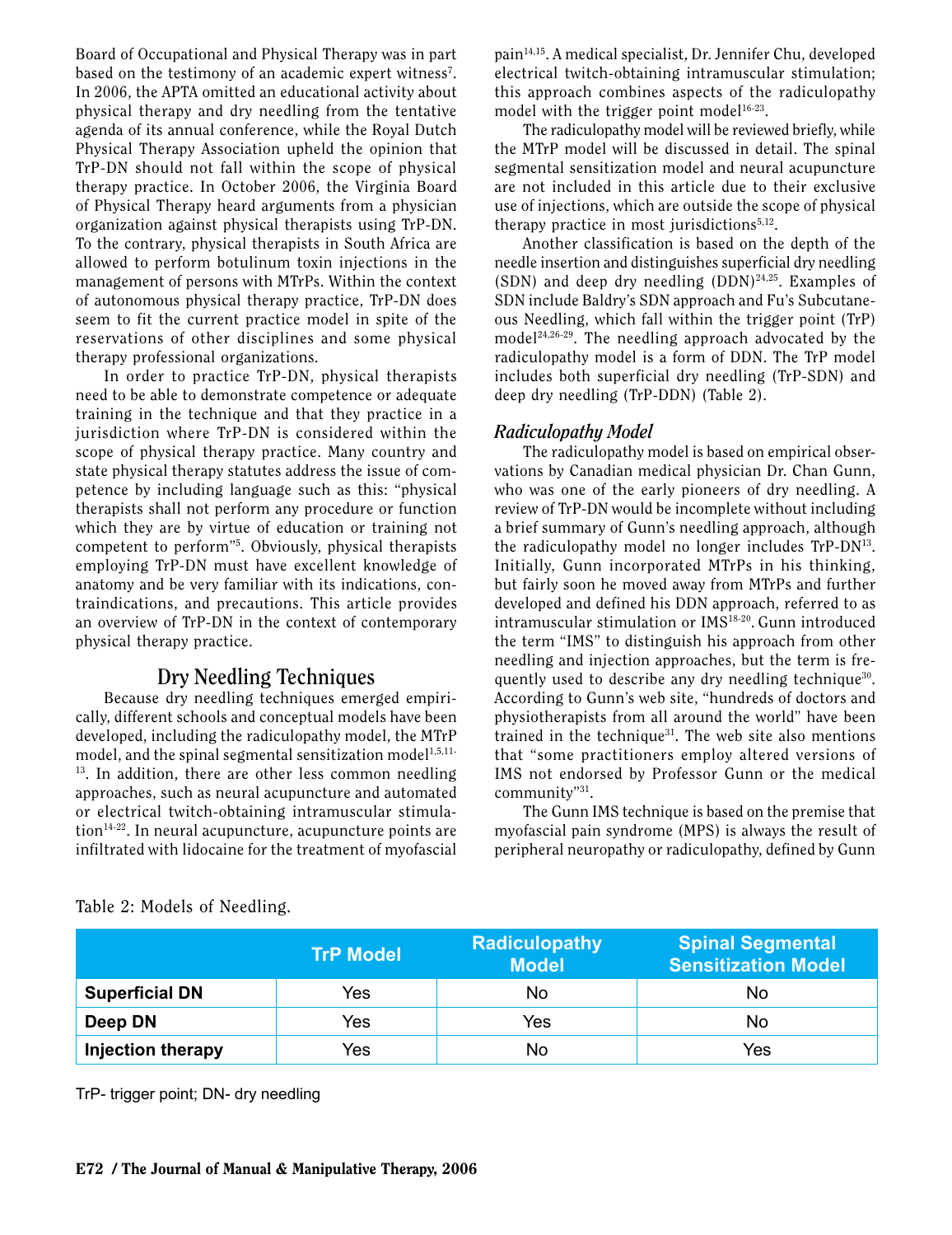as "a condition that causes disordered function in the peripheral nerve"30. In Gunn's view, shortening of the paraspinal muscles, particularly the multifidi muscles, leads to disc compression, narrowing of the intervertebral foramina, or direct pressure on the nerve root, which subsequently would result in peripheral neuropathy and compression of supersensitive nociceptors and pain.

The radiculopathy model is based on Cannon and Rosenblueth's Law of Denervation, which maintains that the function and integrity of innervated structures is dependent upon the free flow of nerve impulses<sup>32</sup>. When the flow of nerve impulses is restricted, all innervated structures, including skeletal muscle, smooth muscle, spinal neurons, sympathetic ganglia, adrenal glands, sweat cells, and brain cells become atrophic, highly irritable, and supersensitive $30$ . Gunn suggested that many common diagnoses, such as Achilles tendonitis, lateral epicondylitis, frozen shoulder, chrondromalacia patellae, headaches, plantar fasciitis, temporomandibular joint dysfunction, myofascial pain syndrome (MPS), and others, might in fact be the result of neuropathy $30$ . Chu has adapted Gunn's radiculopathy model in that she has recognized that MTrPs are frequently the result of cervical or lumbar radiculopathy<sup>16,18,22,23</sup>.

Gunn13 maintained that the most effective treatment points are always located close to the muscle motor points or musculotendinous junctions, which are distributed in a segmental or myotomal fashion in muscles supplied by the primary anterior and posterior rami. Because the primary posterior rami are segmentally linked to the paraspinal muscles, including the multifidi, and the primary anterior rami with the remainder of the myotome, the treatment must always include the paraspinal muscles as well as the more peripheral muscles. Gunn found that the tender points usually coincided with painful palpable muscle bands in shortened and contracted muscles. He suggested that nerve root dysfunction is particularly due to spondylotic changes. According to Gunn, relatively minor injuries would not result in severe pain that continues beyond a "reasonable" period, unless the nerve root was already in a sensitized state prior to the injury $^{13}$ .

Gunn's assessment technique is based on the evaluation of specific motor, sensory, and trophic changes. The main objective of the initial examination is to find characteristic signs of neuropathic pain and to determine which segmental levels are involved in a given individual. The examination is rather limited and does not include standard medical and physical therapy evaluation techniques, including common orthopaedic or neurological tests, laboratory tests, electromyographic or nerve conduction tests, or radiologic tests, such as MRI, CT, or even X-rays. Motor changes are assessed through a few functional motor tests and through systematic palpation of the skin and muscle bands along the spine and in those peripheral muscles that belong to the involved

myotomes. Gunn emphasized evaluating the paraspinal regions for trophic changes, which may include orange peel skin (*peau d'orange*), dermatomal hair loss, and differences in skin folds and moisture levels (dry versus moist skin $)^{13}$ .

Although Gunn et al completed one of the first dry needling outcome studies, which demonstrated that IMS can be an effective treatment option, there are no studies that substantiate the theoretical basis of the radiculopathy model or of the IMS needling interventions<sup>5,33</sup>. Although Gunn emphasized the importance of being able to objectively verify the findings of neuropathic pain<sup>34</sup>, there also are no interrater reliability studies and no studies that support the idea that the described findings are indeed indicative of neuropathic pain<sup>5</sup>. For example, there is no scientific evidence that an MTrP is always a manifestation of radiculopathy resulting from trauma to a nerve, even though it is conceivable that one possible cause of the formation of MTrPs is indeed nerve damage or dysfunction<sup>35</sup>. Interestingly, Gunn did not regard his model as a hypothesis but rather considered it a mere "description of clinical findings that can be found by anyone who examines a patient for radiculopathy"34. However, without scientific validation, the radiculopathy model was never developed beyond the hypothetical stage. Gunn's conclusion that relative minor injuries would not result in chronic pain without prior sensitization of the nerve root is inconsistent with many current neurophysiological studies that confirm that persistent and even relatively brief nociceptive input can result in pain-producing plastic dorsal horn changes<sup>36-42</sup>.

## *Trigger Point Model*

Clinicians practicing from the perspective of the trigger point model specifically target MTrPs. The clinical manifestation of MTrPs is referred to as MPS and is defined as the "sensory, motor, and autonomic symptoms caused by MTrPs"1 . Myofascial trigger points may consist of multiple contraction knots, which are thought to be due to an excessive release of acetylcholine (ACh) from select motor endplates, and can be divided into active and latent MTrPs<sup>1,43,44</sup>. The release of ACh has been associated with endplate noise, a characteristic electromyographic discharge at MTrP sites, consisting of low-amplitude discharges in the order of 10-50 µV and intermittent high-amplitude discharges (up to 500 µV) in painful MTrPs45-47. Active MTrPs can spontaneously trigger local pain in the vicinity of the MTrP, or they can refer pain or paraesthesiae to more distant locations. They cause muscle weakness, range of motion restrictions, and several autonomic phenomena. Latent MTrPs do not trigger local or referred pain without being stimulated, but they may alter muscle activation patterns and contribute to limited range of motion<sup>48</sup>. Simons, Travell, and Simons documented the referred pain patterns of MTrPs in 147 muscles<sup>1</sup>, while Dejung et al<sup>49</sup> published slightly different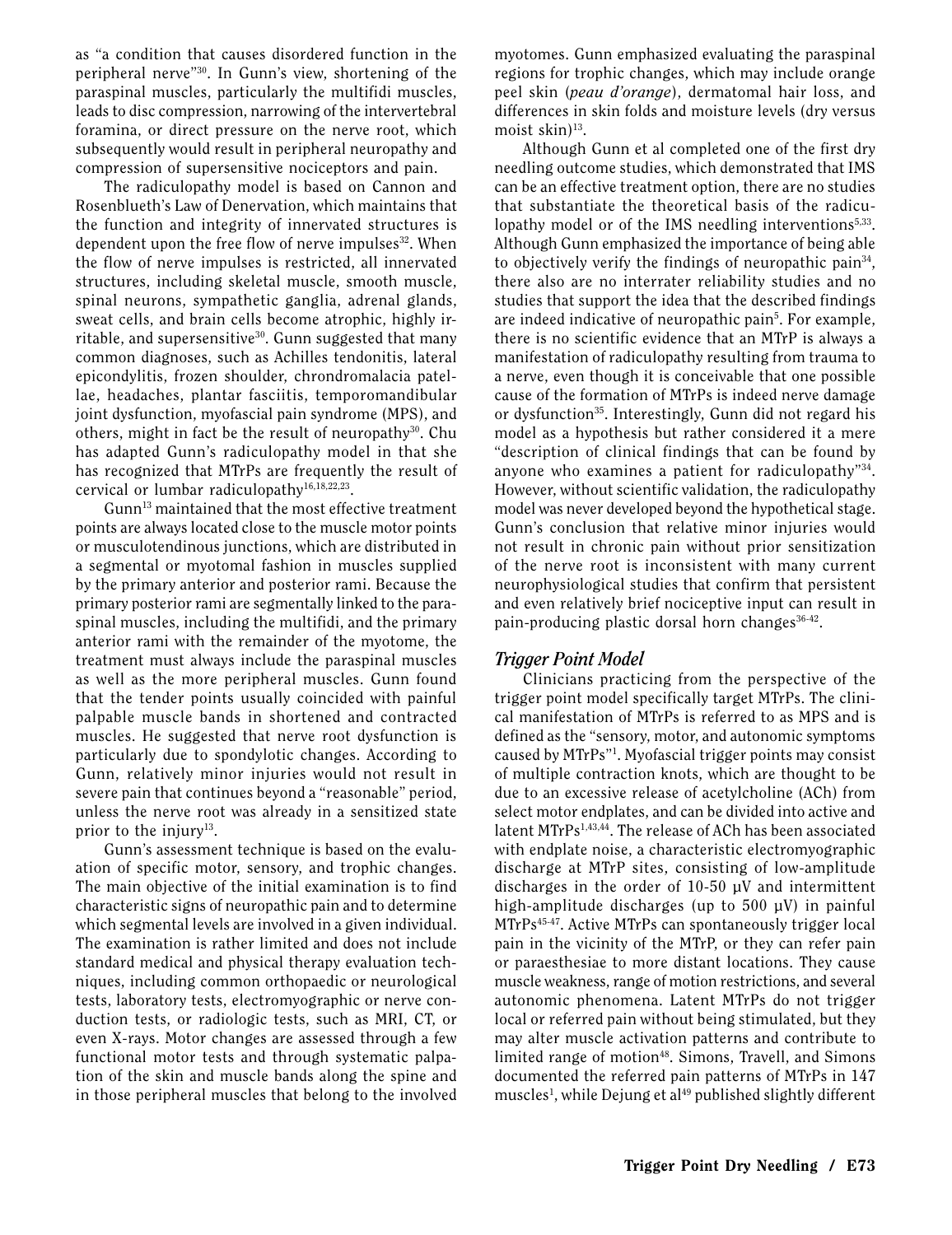referred pain patterns based on their empirical findings. Several case reports and research studies have examined referred pain patterns from MTrPs<sup>50-71</sup>. Following Kellgren's early studies of muscle referred pain patterns, which contributed to Travell's interest in musculoskeletal pain, many studies have been published on muscle referred pain without specifically mentioning MTrPs. This brings up the question as to whether referred pain patterns are characteristic of each muscle or can be established for specific MTrPs<sup>72-84</sup>. MTrPs are identified manually by using either a flat palpation—for example with palpation of the infraspinatus, the masseter, temporalis, and lower trapezius—or a pincer-type palpation technique, for example with palpation of the sternocleidomastoid, the upper trapezius, and the gastrocnemius<sup>1</sup>.

The interrater reliability of identifying MTrPs has been studied by several researchers and was established in a small number of studies<sup>85-87</sup>. Gerwin et al<sup>86</sup> concluded that training is essential to reliably identify MTrPs, while Sciotti et al $87$  confirmed the clinically adequate interrater reliability of locating latent MTrPs in the trapezius muscle. In an unpublished study by Bron et al, three blinded observers were able to reach acceptable agreement on the presence or absence of TrPs in the shoulder region. The authors concluded that palpation of MTrPs is reliable and might be a useful tool in the diagnosis of myofascial pain in patients with non-traumatic shoulder pain<sup>85</sup>. A recent study of the intrarater reliability of identifying MTrPs in patients with rotator cuff tendonitis reached perfect agreement  $(\kappa=1.0)$  for the taut band, spot tenderness, jump sign, and pain recognition, which the author attributed to methodological rigor<sup>88</sup>. However, considering the small sample size and limited variation in the subjects used in this study, it might have been inappropriate to establish the intrarater reliability using the kappa statistic<sup>89</sup>.

Diagnostically, TrP-DDN can assist in differentiating between pain that originates from a joint, an entrapped nerve, or a muscle. Mechanical stimulation or deformation of a sensitized MTrP can reproduce the patient's pain complaint due to MTrPs when the DDN technique is used $90,91$ . In most instances, it is relatively easy to trigger the patient's referred pain pattern with TrP-DDN compared to manual techniques. When the pain originates in deeper structures, such as the multifidi, supraspinatus, psoas, or soleus muscles, manual techniques may be inadequate and may not provide sufficient diagnostic information. In addition, myofascial pain may mimic radicular pain syndromes<sup>55</sup>. For example, pain resembling a  $C8$  or  $L5$ radiculopathy may be due to MTrPs in the teres minor muscle or the gluteus minimus muscle, respectively. If needling an MTrP elicits the patient's familiar referred pain down the involved extremity, the cause of at least part of the pain is likely myofascial in nature and not (solely) neurogenic<sup>55,92</sup>. The ability to reproduce the patient's pain has great diagnostic value and can assist in the differential diagnostic process.

One of the unique features of MTrPs is the phenomenon of the so-called local twitch response (LTR), which is an involuntary spinal cord reflex contraction of the muscle fibers in a taut band following palpation or needling of the band or MTrP93,94. Local twitch responses can be elicited manually by snapping taut bands that harbor MTrPs. When using invasive procedures like TrP-DDN or injections therapeutically, eliciting LTRs is essential<sup>95</sup>. Not only is the treatment outcome much improved, but LTRs also confirm that the needle was indeed placed into a taut band, which is particularly important when needling MTrPs close to peripheral nerves or viscera, such as the lungs $25$ .

#### *Intramuscular Electrical Stimulation*

One of the advantages of TrP-DN is that physical therapists can easily combine the needling procedures with electrical stimulation. Several terms have been used to describe electrical stimulation through acupuncture needles, including percutaneous electrical nerve stimulation (PENS), percutaneous electrical muscle stimulation, percutaneous neuromodulation therapy, and electroacupuncture (EA)96-99. Mayoral del Moral suggested using the term "intramuscular electrical stimulation" (IES) when applied within the context of physical therapy practice<sup>25</sup>. White et al<sup>99</sup> demonstrated that the best results were achieved when the needles were placed within the dermatomes corresponding to the local pathology. Using the needles as electrodes offers many advantages over more traditional transcutaneous nerve stimulation (TENS). Not only is the resistance of the skin to electrical currents eliminated, but several studies have also demonstrated that PENS provided more pain relief and improved functionality than TENS, for example in patients with sciatica and chronic low back pain100,101. Animal experiments have shown that EA can modulate the expression of N-methyl-D-aspartate in primary sensory neurons with involvement of glutamate receptors<sup>102,103</sup>.

Not much is known about the optimal treatment parameters for IES. While EA units offer many options for amplitude and frequencies, there is little research linking these options to the management of pain. Frequencies between 2 and 4 Hz with high intensity are commonly used in nociceptive pain conditions and may result in the release of endorphins and enkephalins. For neuropathic pain, it is recommended to use currents with a frequency between 80 and 100 Hz, which are thought to affect release of dynorphin, gamma-aminobutyric acid, and galanin $104$ . However, a study examining the effects of high- and low-frequency EA in pain after abdominal surgery found that both frequencies significantly reduced the pain<sup>105</sup>. Another study concluded that high-intensity levels were more effective than low-intensity stimulation<sup>97</sup>. In IES, the negative electrode is usually placed in the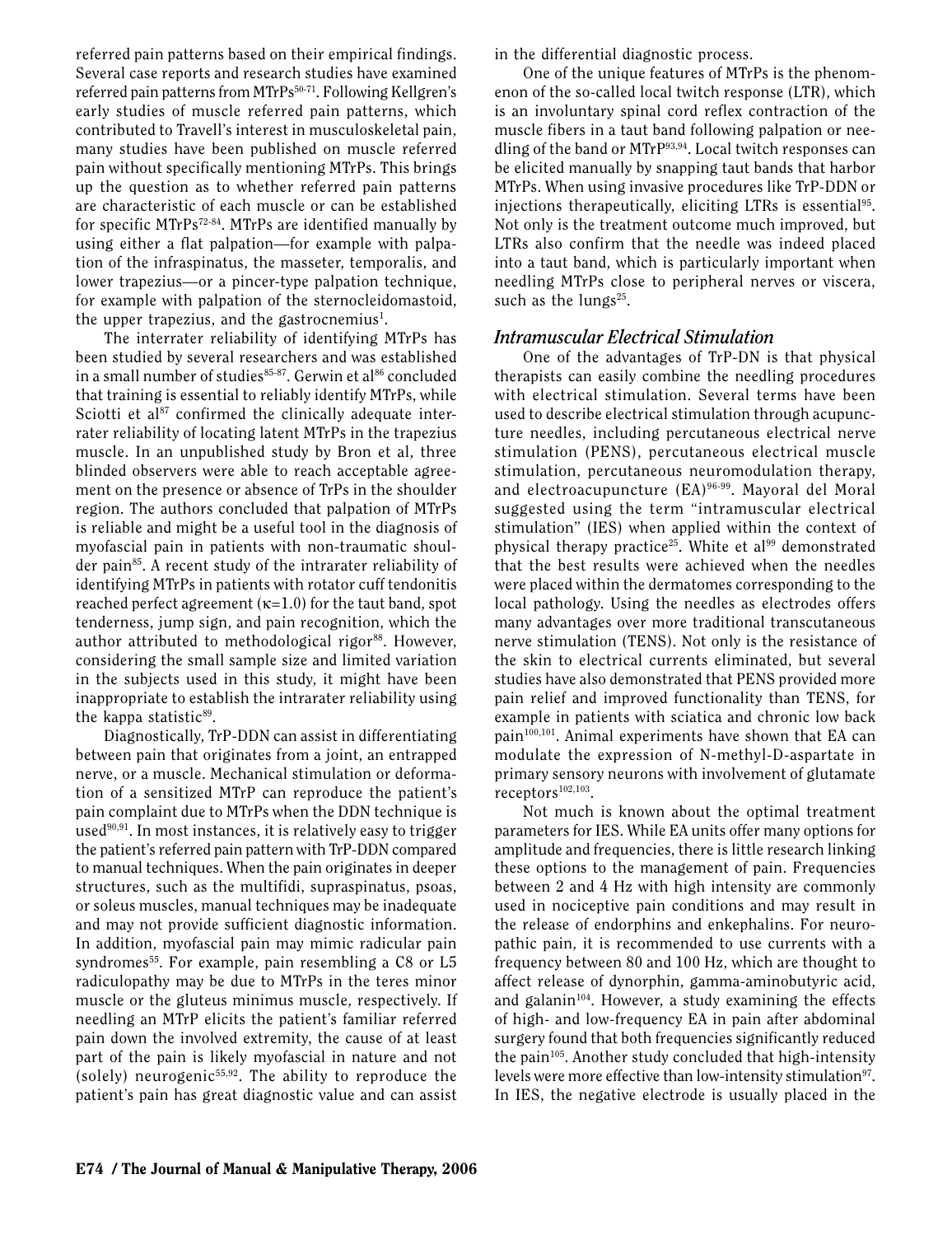MTrP and the positive in the taut band but outside the MTrP. Elorriaga recommended inserting two converging electrodes in the MTrP, while Mayoral del Moral et al suggested inserting the electrodes at both sides of an MTrP inside the taut band106,107. Chu developed an electrical stimulation modality that automatically elicits LTRs, which she referred to as "electrical twitch-obtaining intramuscular stimulation" or ETOIMS<sup>18,21,22</sup>. The technique can also be simulated using standard EMG equipment $23$ .

#### *Superficial Dry Needling*

In the early 1980s, Baldry was concerned about the risk of causing a pneumothorax when treating a patient with an MTrP in the anterior scalene muscle. Rather than using TrP-DDN, he inserted the needle superficially into the tissue immediately overlying the MTrP. After leaving the needle in for a short time, the exquisite tenderness at the MTrP was abolished and the spontaneous pain was alleviated24. Based on this experience, Baldry expanded the practice of SDN and applied the technique to MTrPs throughout the body with good empirical results, even in the treatment of MTrPs in deeper muscles<sup>24</sup>. He recommended inserting an acupuncture needle into the tissues overlying each MTrP to a depth of 5-10 mm for  $30$  seconds<sup>24</sup>. Because the needle does not necessarily reach the MTrP, LTRs are not expected. Nevertheless, the patient commonly experiences an immediate decrease in sensitivity following the needling procedure. If there is any residual pain, the needle is reinserted for another 2-3 minutes. When using the TrP-SDN technique, Baldry commented that the amount of needle stimulation depends on an individual's responsiveness. In so-called average responders, Baldry recommended leaving the needle *in situ* for 30-60 seconds. In weak responders, the needle may be left for up to 2 or 3 minutes. There is some evidence from animal studies that this responsiveness is at least partially genetically determined. Mice deficient in endogenous opioid peptide receptors did not respond well to needle-evoked nerve stimulation<sup>108</sup>. Baldry suggested that weak responders might have excessive amounts of endogenous opioid peptide antagonists24. Baldry preferred TrP-SDN over TrP-DDN, but indicated that in cases where MTrPs were secondary to the development of radiculopathy, he would consider using TrP-DDN24.

Another SDN technique was developed in 1996 in China27,29. Initially, Fu's subcutaneous needling (FSN), also referred to as "floating needling," was developed to treat various pain problems without consideration of MTrPs, such as chronic low back pain, fibromyalgia, osteoarthritis, chronic pelvic pain, post-herpetic pain, peripheral neuropathy, and complex regional pain syn $d$ rome<sup>29</sup>. In a recent paper, Fu et al<sup>28</sup> applied their needling technique to MTrPs and examined whether the direction of the needle is relevant in that treatment. The needle



*Fig. 1: Trigger point dry needling of the trapezius muscle*



*Fig. 2: Trigger point dry needling of the thoracic multifidi muscles using a Japanese needle plunger*



*Fig. 3: Trigger point dry needling of the gluteus medius muscle*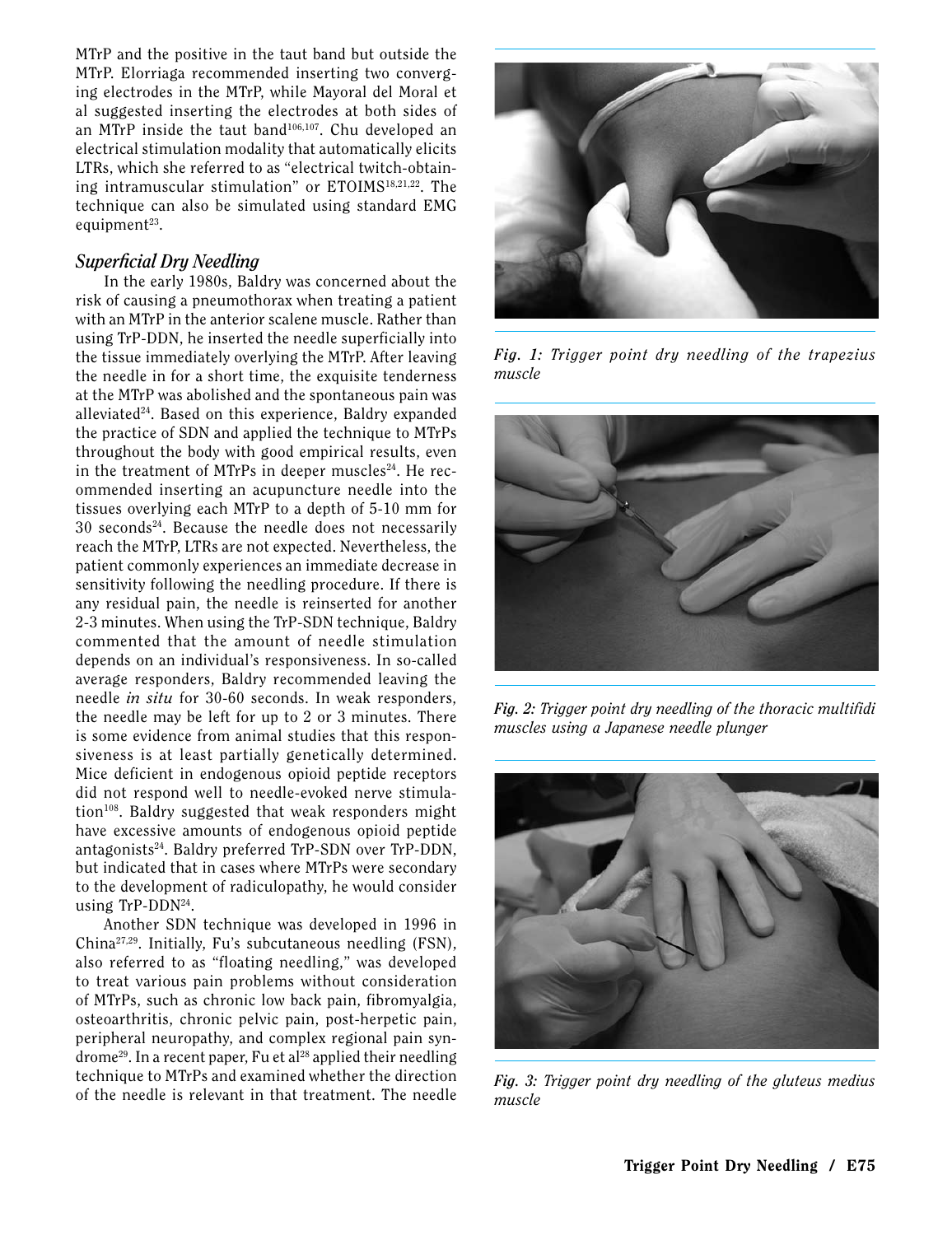was either directed across muscle fibers or along muscle fibers toward an MTrP. The authors concluded that FSN had an immediate effect on inactivating MTrPs in the neck, irrespective of the direction of the needle<sup>28</sup>.

The FSN needle consists of three parts: a 31 mm beveled-tip needle with a 1 mm diameter, a soft tube similar to an intravenous catheter, and a cap. The needle is directed toward a painful spot or MTrP at an angle of  $20-30$ <sup>o</sup> with the skin but does not penetrate muscle tissue. The technique acts solely in the subcutaneous layers. The needle is advanced parallel to the skin surface until the soft tube is also under the skin. At that time, the needle is moved smoothly and rhythmically from side to side for at least two minutes, after which the needle is removed from the soft tube, which stays in place. Patients go home with the soft tube still inserted under the skin. The soft tube can move slightly underneath the skin because of patients' movements and is thought to continue to stimulate subcutaneous connective tissues while in place<sup>27-29</sup>. The soft tube is kept under the skin for a few hours for acute injuries and for at least 24 hours for chronic pain problems, after which it is removed $27.29$ . According to Fu et al, the technique has no adverse or side effects and usually induces an immediate reduction of pain. The needle technique should not be painful as subcutaneous layers are poorly innervated $27-29$ . Because FSN was only recently introduced to the Western world, the technique has not been used much outside of China and there are no other clinical outcome studies.

#### *Effectiveness of Trigger Point Dry Needling*

The effectiveness of TrP-DN is, to some extent, dependent upon the ability to accurately palpate MTrPs. Without the required excellent palpation skills, TrP-DN can be a rather random process. In addition to being able to palpate MTrPs before using TrP-DN, it is equally important that clinicians develop the skills to accurately needle the MTrPs identified with palpation. Physical therapists need to learn how to visualize a 3-dimensional image of the exact location and depth of the MTrP within the muscle. The level of kinaesthetic perception needed to perform  $TrP-DN$  safely and accurately is a learned skill. Noë<sup>109</sup> maintained that such perception is constituted in part by sensori-motor knowledge but also depends on having sufficient knowledge of the subject. The ability to perceive the end of the needle and the pathways the needle takes inside the patient's body is a developed skill on the part of the physical therapist, a process Noë referred to as an "enactive" approach to perception $109$ . A high degree of kinaesthetic perception allows a physical therapist to use the needle as a palpation tool and to appreciate changes in the firmness of those tissues pierced by the needle25. For example, a trained clinician will appreciate the difference between needling the skin, the subcutaneous tissue, the anterior lamina of the rectus abdominis muscle, the muscle itself, a taut band in the muscle,

the posterior lamina, and the peritoneal cavity, thereby increasing the accuracy of the needling procedure and reducing the risks associated with it $25$ .

Considering the invasive nature of TrP-DN, it is very difficult to develop and implement double blind and randomized placebo-controlled studies<sup>110-113</sup>. When researchers use minimal, sham, superficial, or placebo needling, there is growing evidence that even light touch of the skin can stimulate mechanoreceptors coupled to slow conducting afferents, which causes activity in the insular region and subsequent increased feelings of well-being and decreased feelings of unpleasantness $114-$ 117. However, several case reports, review articles, and research studies have attested to the effectiveness of TrP-DN. Ingber<sup>118</sup> documented the successful TrP-DN treatment of the subscapularis muscles in three patients diagnosed with chronic shoulder impingement syndrome. One patient required a total of 6 TrP-DN treatments out of a total of 11 visits. The treatments were combined with a progressive therapeutic stretching program and later with muscle strengthening. The second patient had a 1-year history of shoulder impingement. He required 11 treatments with TrP-DN before returning to playing racquetball. Both patients had failed previous physical therapy treatments, which included ice, electrical stimulation, ultrasound, massage, shoulder limbering, isotonic strengthening, and the use of an upper body ergometer. The third patient was a competitive racquetball player with a 5-month history of sharp anterior shoulder pain, who was unable to play in spite of medical treatment. After one session of TrP-DN, he was able to compete in a racquetball tournament. Throughout the tournament, he required twice weekly TrP-DN treatments. Following the tournament, he had just a few follow-up visits. The patient reported a return of full power on serves and forehand strokes<sup>118</sup>.

In 1979, Czech medical physician Karel Lewit published one of the first clinical reports on the subject $119$ . Lewit confirmed the findings of Steinbrocker that the effects of needling were primarily due to mechanical stimulation of MTrPs. As early as 1944, Steinbrocker had commented on the effects of needle insertions on musculoskeletal pain without using an injectable<sup>120</sup>. Lewit found that dry needling of MTrPs caused immediate analgesia in nearly 87% of needle sites. In over 31% of cases, the analgesia was permanent, while 20% had several months of pain relief, 22% several weeks, and 11% several days; 14% had no relief at all $^{119}$ .

Cummings $^{121}$  reported a case of a 28-year-old female with a history of a left axillary vein thrombosis, a subsequent venoplasty, and a trans-axillary resection of the left first rib. The patient developed chronic chest pain with left arm, forearm, and hand pain. The symptoms were initially attributed to traction on the intercostobrachial nerve, rotator cuff atrophy, Raynaud's phenomenon, and possible scarring around the C8/T1 nerve root. After 7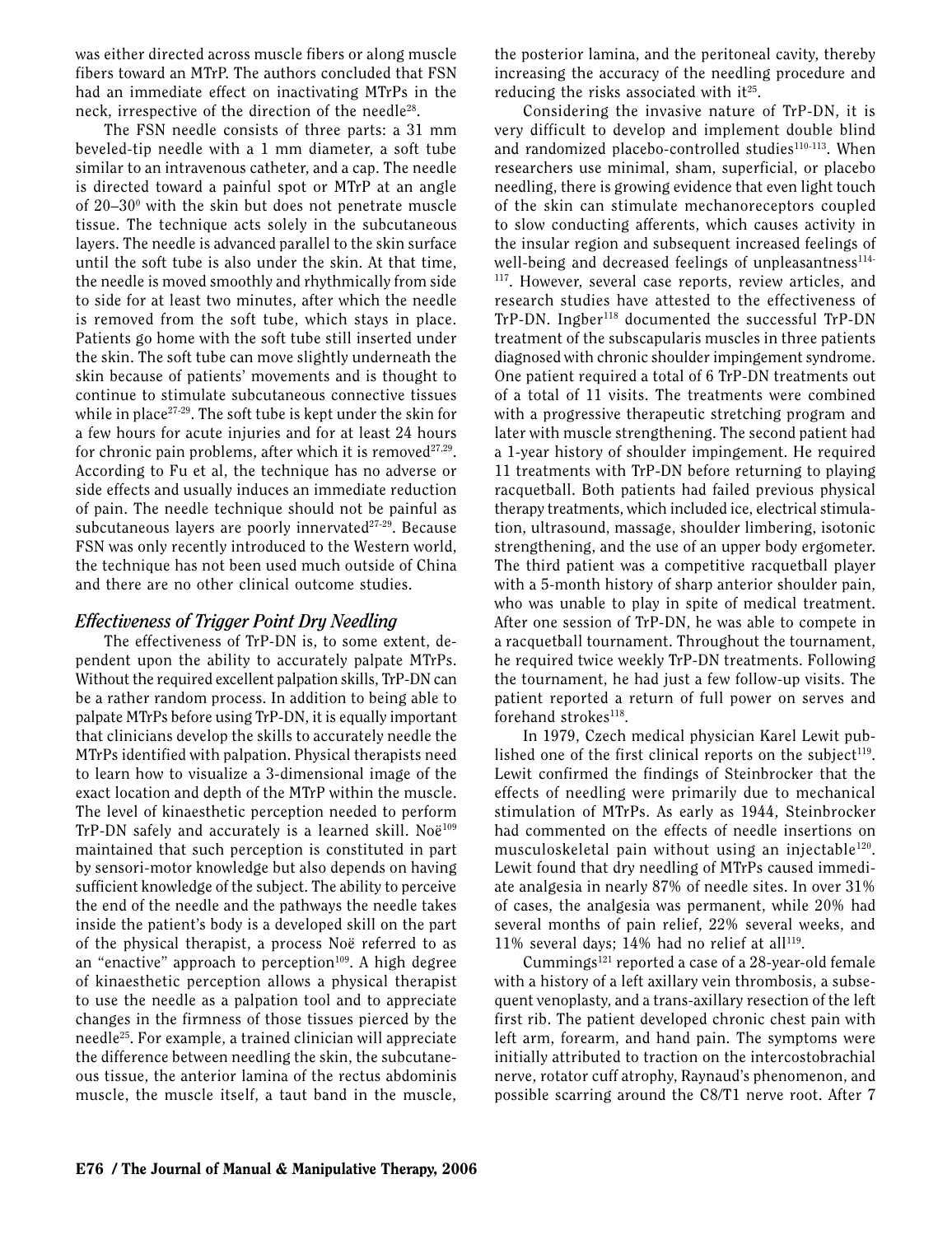months of chronic pain, the patient consulted with a clinician familiar with MTrPs, who identified an MTrP in the left pectoralis major muscle. She was treated with only 2 gentle and brief needle insertions of 10 seconds each, combined with a home stretching program. After 2 weeks, she had few remaining symptoms. One additional treatment with two TrP-DN insertions resolved the symptoms within two hours $121$ . In another case report, Cummings described a 33-year-old woman with an 8-year history of knee pain, who was successfully treated with two sessions of EA directed at an MTrP in the ilopsoas muscle<sup>54</sup>.

Weiner and Schmader<sup>64</sup> described the successful use of TrP-DN in the treatment of five persons with postherpetic neuralgia. For example, a 71-year-old female with post-herpetic neuralgia for 18 months required only 3 TrP-DN sessions during which LTRs were elicited. Previous treatments included gabapentin, oxycodone, acetaminophen, chiropractic manipulations, and epidural corticosteroids. Another patient was treated with a combination of cervical percutaneous electrical nerve stimulation and TrP-DN for 4 sessions resulting in a dramatic decrease in pain. The authors suggested that prospective studies of the correlation between MTrPs and post-herpetic neuralgia are desperately needed<sup>64</sup>. Only one previous report has described the relevance of MTrPs in the symptomatology of post-herpetic neuralgia52.

A recent study comparing the effects of therapeutic and placebo dry needling on hip straight leg raising, internal rotation, muscle pain, and muscle tightness in subjects recruited from Australian Rules football clubs found no differences in range of motion and reported pain between the two groups<sup>122</sup>. Unfortunately, the researchers attempted to treat MTrPs in the gluteal muscles of presumably well-trained athletes with a 25 mm needle, which most likely is too short to reach deeper points in conditioned individuals. In other words, both interventions may have been placebos, as direct needling of pertinent MTrPs may not have occurred. At the same time, there are many other muscles that may need to be treated before changes in hip range of motion would be measurable, including the piriformis and other hip rotators, the abductor magnus, and the hamstrings. Hamstring pain is frequently due to MTrPs in the hamstrings or the adductor magnus and not from gluteal MTrPs<sup>123</sup>.

Another Australian study considered the effects of latent MTrPs on muscle activation patterns in the shoulder region<sup>48</sup>. During the first phase of the study, subjects with latent MTrPs were found to have abnormal muscle activation patterns compared to healthy control subjects. The time of onset of muscle activity of the upper and lower trapezius, the serratus anterior, the infraspinatus, and middle deltoid muscles was determined using surface electromyography. During the second phase, the subjects with latent MTrPs and abnormal muscle activation patterns

were randomly assigned to either a treatment group or a placebo group. Subjects in the treatment group were treated with TrP-DN and passive stretching. Subjects in the placebo group received sham ultrasound. After TrP-DN and stretching, the muscle activation patterns of the treated subjects had returned to normal. Subjects in the placebo treatment group did not change after the sham treatment. This study confirmed that latent MTrPs could significantly impair muscle activation patterns<sup>48</sup>. The authors also established that TrP-DN combined with muscle stretches facilitated an immediate return to normal muscle activation patterns, which may be especially relevant when optimal movement efficiency is required in sports participation, musical performance, and other demanding motor tasks, for example.

A 2005 Cochrane review aimed to "assess the effects of acupuncture for the treatment of non-specific low back pain and dry needling for myofascial pain syndrome in the low back region"124. Cochrane reviews are highly regarded, rigorous reviews of the available evidence of clinical treatments. The reviews become part of the Cochrane Database of Systematic Reviews, which is published quarterly as part of the Cochrane Library. For this 2005 review, the researchers reviewed the CENTRAL, MEDLINE, and EMBASE databases, the Chinese Cochrane Centre database of clinical trials, and Japanese databases from 1996 to February 2003. Only randomized controlled trials were included in this review using the strict guidelines from the Cochrane Collaboration. Although the authors did not find many high-quality studies, they concluded that dry needling might be a useful adjunct to other therapies for chronic low back pain. They did call for more and better quality studies with greater sample sizes $^{124}$ .

Recent research by Shah et al <sup>125</sup>at the US National Institutes of Health underscored the importance of eliciting LTRs with TrP-DDN. Those authors sampled and measured the *in vitro* biochemical milieu within normal muscle and at active and latent MTrPs in near real-time at the sub-nanogram level of concentration; they found significantly increased concentrations of bradykin, calcitonin-gene-related-peptide, substance P, tumor necrosis factor-, interleukin-1, serotonin, and norepinephrine in the immediate milieu of active MTrPs only125. After the researchers elicited an LTR at the active and latent MTrPs, the concentrations of the chemicals in the immediate vicinity of active MTrPs spontaneously reduced to normal levels. Not only did this study suggest that LTRs might normalize the chemical environment near active MTrPs and reduce the concentration of several nociceptive substances, it also confirmed that the clinical distinction between latent and active MTrPs was associated with a highly significant objective difference in the nociceptive milieu<sup>125</sup>. Another study confirmed the importance of eliciting LTRs with TrP-DDN126. In a rabbit study of the effect of LTRs on endplate noise, Chen et al found that eliciting LTRs actually diminished the spontaneous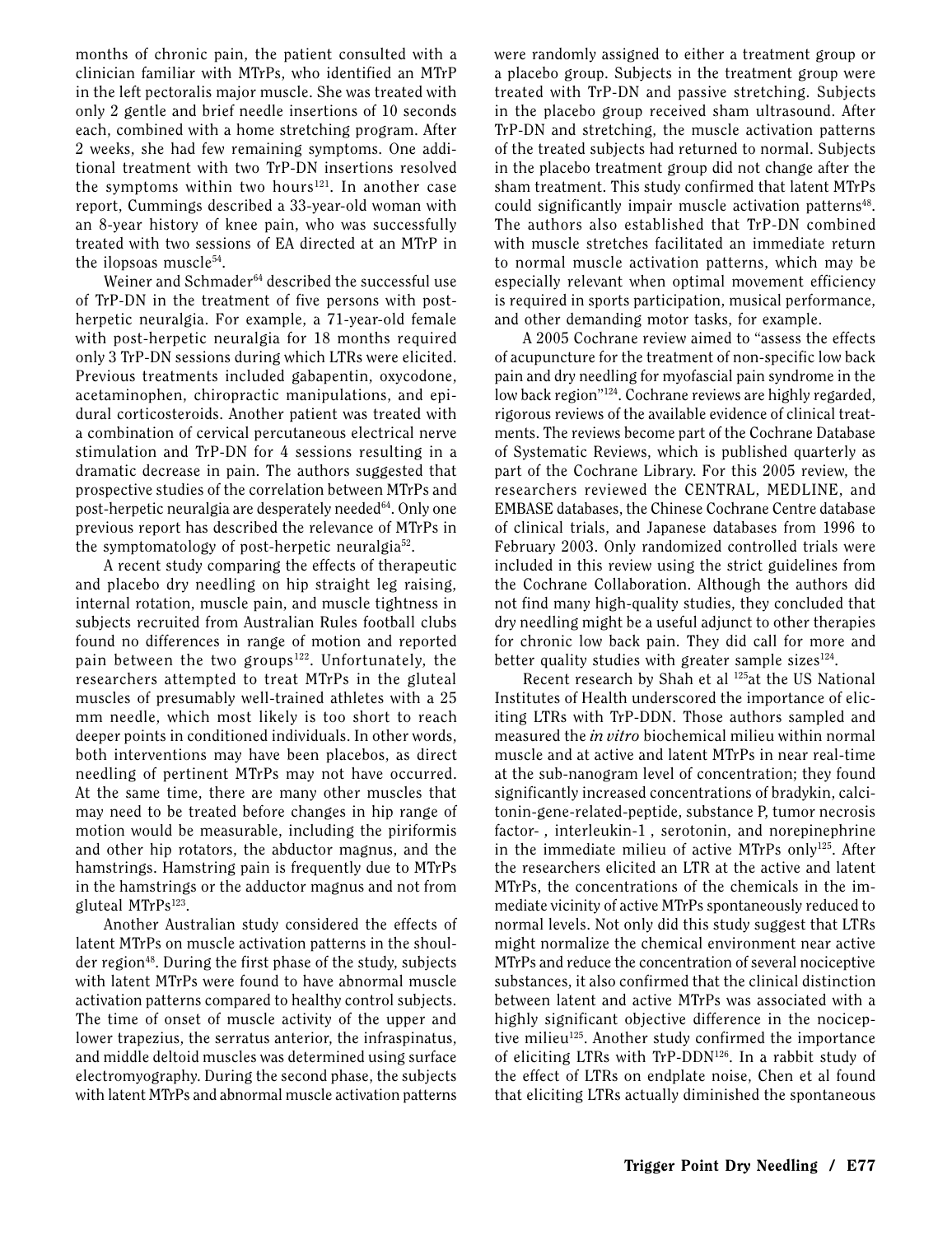electrical activity associated with MTrPs<sup>44,126</sup>.

Dilorenzo et al<sup>127</sup> conducted a prospective, open-label, randomized study on the effect of DDN on shoulder pain in 101 patients with a cerebrovascular accident. The patients were randomly assigned to a standard rehabilitation-only group or to a standard rehabilitation and DDN group. Subjects in the DDN group received 4 DDN treatments at 5- to 7-day intervals into MTrPs in the supraspinatus, infraspinatus, upper and lower trapezius, levator scapulae, rhomboids, teres major, subscapularis, latissimus dorsi, triceps, pectoralis, and deltoid muscles. Compared to subjects in the rehabilitation-only group, subjects in the DDN group reported significantly less pain during sleep and during physical therapy treatments, had more restful sleep, and experienced significantly less frequent and less intense pain. They reduced their use of analgesic medications and demonstrated increased compliance with the rehabilitation program. The authors concluded that DDN might provide a new therapeutic approach to managing shoulder pain in patients with hemiparesis.

 Several studies have compared SDN to DDN128-130. Ceccherelli et al<sup>128</sup> randomly assigned 42 patients with lumbar myofascial pain into two groups. The first group was treated with a shallow needle technique to a depth of 2 mm at 5 predetermined traditional acupuncture points, while the second group received intramuscular needling at 4 arbitrarily selected MTrPs. The DDN technique resulted in significantly better analgesia than the SDN technique<sup>128</sup>. Another randomized controlled clinical study compared the efficacy of standard acupuncture, SDN, and DDN in the treatment of elderly patients with chronic low back pain<sup>129</sup>. The standard acupuncture group received treatment at traditional acupuncture points with the needles inserted into the muscle to a depth of 20 mm. The points were stimulated with alternate pushing and pulling of the needle until the subjects felt dull pain or the "de qi" acupuncture sensation, after which the needle was left in place for 10 minutes. This "de qi" sensation is a desired sensation in traditional acupuncture. The TrP-DN groups received treatment at MTrPs in the quadratus lumborum, iliopsoas, piriformis, and gluteus maximus muscles, among others. In the SDN group, the needles were inserted into the skin over MTrPs to a depth of approximately 3 mm. Once a subject reported dull pain or the "de qi" sensation mentioned above, the needle was kept in place for 10 more minutes. In the DDN group, the needle was advanced an additional 20 mm. Using the same alternate pushing and pulling needle technique, the needle was again kept in place for an additional 10 minutes once an LTR was elicited. The authors concluded that DDN might be more effective in the treatment of low back pain in elderly patients than either standard acupuncture or SDN<sup>129</sup>. While the authors of both studies concluded that DDN might be the most effective treatment option, it is important to

realize that the protocols used in these studies for both SDN and DDN do not reflect common clinical practice for either needling technique. For example, needles are rarely kept in place for 10 minutes. Also, Baldry<sup>24</sup> did not recommend inserting the needle to only a 2 mm depth. In the second study, only one LTR was required in the DDN group. In clinical practice, multiple LTRs are elicited per MTrP95. The second study had a relatively small sample size of only 9 subjects per group, which may make any definitive conclusions somewhat premature. Neither study considered Baldry's notion of differentiating the technique based on the response pattern of the patient.

Edwards and Knowles<sup>131</sup> conducted a randomized prospective study of superficial dry needling combined with active stretching. Subjects received either SDN combined with active stretching exercises, stretching exercises alone, or no treatments. After 3 weeks, there were no statistically significant differences between the three groups. However, after another 3 weeks, the SDN group had significantly less pain compared to the no-intervention group and significantly higher pressure threshold measures compared to the active stretchingonly group. This study did support the SDN technique, even though not all outcome measures were blinded<sup>131</sup>. Macdonald et al<sup>132</sup> demonstrated the efficacy of SDN in a randomized study of subjects with chronic lumbar MTrPs. The active group received SDN with the needles inserted to a depth of 4 mm over the MTrPs. The control group received sham electrotherapy. The researchers concluded that SDN was significantly better than this placebo<sup>132</sup>. Unfortunately, these studies did not follow Baldry's procedures either. However, the techniques are similar with some variations in duration and depth of insertion. Lastly, a study comparing superficial versus deep acupuncture found no statistical difference in reduction of idiopathic anterior knee pain between the two methods. Pain measurements decreased significantly for both groups $133$ .

## *Mechanisms of Trigger Point Dry Needling*

In spite of a growing body of literature exploring the etiology and pathophysiology of MTrPs, the exact mechanisms of TrP-DN remain elusive<sup>5</sup>. The finding that LTRs can normalize the chemical environment of active MTrPs and diminish endplate noise associated with MTrPs in rabbits nearly instantaneously is critical in understanding the effects of TrP-DN, but neither has been explored in depth<sup>125,126</sup>. Simons, Travell, and Simons<sup>1</sup> indicated that the therapeutic effect of TrP-DDN was mechanical disruption of the MTrP contraction knots. Since MTrPs are associated with dysfunctional motor endplates, it is conceivable that TrP-DDN damages or even destroys motor endplates and causes distal axon denervations when the needle hits an MTrP. There is some evidence that this could trigger specific changes in the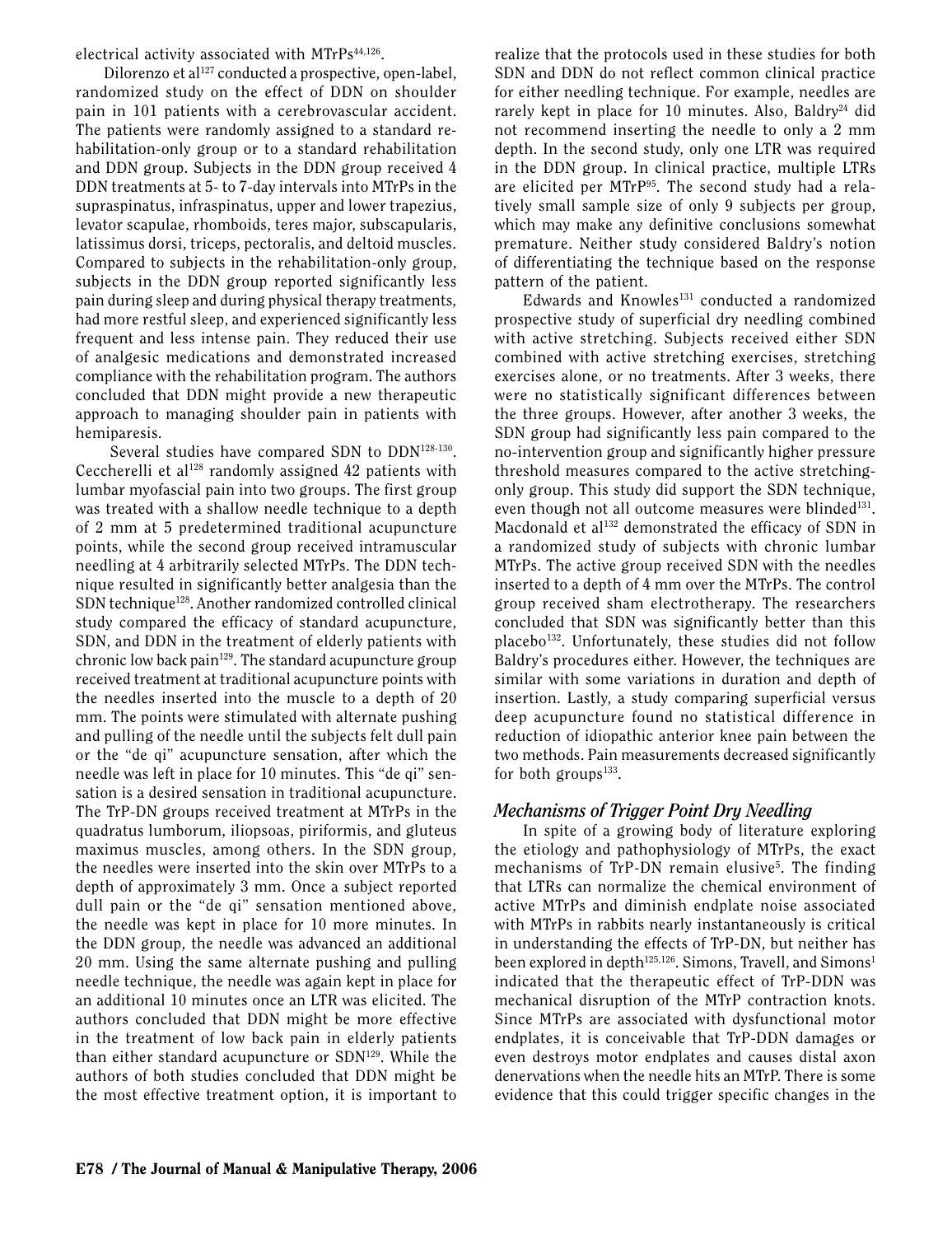endplate cholinesterase and ACh receptors as part of the normal muscle regeneration process<sup>134,135</sup>. Needles used in TrP-DDN have a diameter of approximately 160–300 µm, which would cause very small focal lesions without any significant risk of scar tissue formation. In comparison, the diameter of human muscle fibers ranges from 10–100 µm. Muscle regeneration involves satellite cells, which repair or replace damaged myofibers<sup>136</sup>. Satellite cells may migrate from other areas in the muscle and are activated following actual muscle damage but also after light pressure as used in manual trigger point therapy134,137. Muscle regeneration following TrP-DN is expected to be complete in approximately  $7-10$  days<sup>138</sup>. It is not known whether repeated needling during the regeneration phase in the same area of a muscle can exhaust the regenerative capacity of muscle tissue, giving rise to an increase in connective tissue and impairing the reinnervation process<sup>138</sup>. An accurately placed needle may also provide a localized stretch to the contractured cytoskeletal structures, which would allow the involved sarcomeres to resume their resting length by reducing the degree of overlap between actin and myosin filaments<sup>5</sup>. To provide ultra-localized stretch to the contractured structures, it may be beneficial to rotate the needle<sup>139</sup>. In addition, the mechanical pressure exerted via the needle may electrically polarize muscle and connective tissues. A physical characteristic of collagen fibers is their intrinsic piezoelectricity, a property that allows tissues to transform mechanical stress into electrical activity necessary for tissue remodeling<sup>140</sup>.

TrP-SDN involves a very light stimulus aimed at minimizing pain responses $24$ . Based on their studies on rats and mice, Swedish researchers have suggested that the reduction of pain after TrP-SDN may partially be due to the central release of oxytocine<sup>141,142</sup>. Baldry<sup>24</sup> suggested that with TrP-SDN, the acupuncture needle stimulates Aδ sensory nerve afferents, an assumption based primarily on the work of Bowsher, who maintained that sticking a needle into the skin is always a noxious stimulus<sup>143</sup>. According to Baldry, A $\delta$  nerve fibers are stimulated for as long as 72 hours after needle insertion. Prolonged stimulation of the sensory afferent Aδ nerve fibers may activate enkephalinergic, serotonergic, and noradrenergic inhibitory systems, which would imply that TrP-SDN could cause opioidmediated pain suppression<sup>144</sup>. However, other than in so-called "strong responders," TrP-SDN is usually painless even when applied over painful MTrPs. It is, therefore, questionable that the effects of TrP-SDN can be explained through their alleged stimulation of Aδ fibers. As Millan has summarized in his comprehensive review<sup>145</sup>, Aδ fibers are divided into two types: Type I Aδ fibers are high-threshold, rapidly conducting mechanoreceptors and are activated only by mechanical stimuli in the noxious range while type II Aδ fibers are more responsive to thermal stimuli. Superficial trigger point

dry needling as advocated by Baldry does not seem to be able to stimulate either type of Aδ fiber, unless the patient experiences the needling as a noxious event. As an alternative to invasive procedures, several quartz stimulators have been developed. When pressed against the skin, they cause a small painful spark, similar to an electric barbecue igniter. While these devices are likely to cause Aδ fiber activation, and at least theoretically could be used as an alternative to TrP-SDN, the US Food and Drug Administration has not approved their use<sup>146</sup>.

Skin and muscle needle stimulation of Aδ and C afferent fibers in anaesthetized rats was capable of producing an increase in cortical cerebral blood flow, which was thought to be due to a reflex response of the afferent pathway, including group II and IV afferent nerves, and the efferent intrinsic nerve pathway, including cholinergic vasodilators<sup>147</sup>. Superficial needling of certain acupuncture points in patients with chronic pain showed similar changes in cerebral blood flow<sup>148</sup>. Takeshige et al<sup>149</sup> determined that direct needling into the gastrocnemius muscle and into the ipsilateral L5 paraspinal muscles of a guinea pig resulted in significant recovery of the circulation, after ischaemia was introduced to the muscle using tetanic muscle stimulation. They also confirmed that needling of acupuncture points and non-acupuncture points involved the descending pain inhibitory system, although the actual afferent pathways were distinctly different. Acupuncture analgesia involved the medial hypothalamic arcuate nucleus of the descending pain inhibitory system, while nonacupuncture analgesia involved the anterior part of the hypothalamic arcuate nucleus. In both kinds of needle stimulation, the posterior hypothalamic arcuate nucleus was involved<sup>149-151</sup>. Several other acupuncture studies reported specific changes in various parts of the brain with needling of acupuncture points in comparison with control points<sup>152,153</sup>. While traditional acupuncturists have maintained that acupuncture points have unique clinical effects, the findings of these studies are not specific necessarily to acupuncture but may be more related to the patients' expectations<sup>154</sup>. It is likely that any needling, including TrP-DN, causes similar changes, although there is no research to date that provides definitive evidence for the role of the descending pain inhibitory system when needling  $MTrPs^{155}$ .

Recent studies by Langevin et al<sup>139,156-161</sup> are of particular interest even though they did not consider TrP-DN in their work. A common finding when using acupuncture needles is the phenomenon of the "needle grasp," which has been attributed to muscle fibers contracting around the needle and holding the needle tightly in place<sup>162</sup>. During needle grasp, a clinician experiences an increased pulling at the needle and an increased resistance to further movement of the inserted needle. The studies by Langevin et al provided evidence that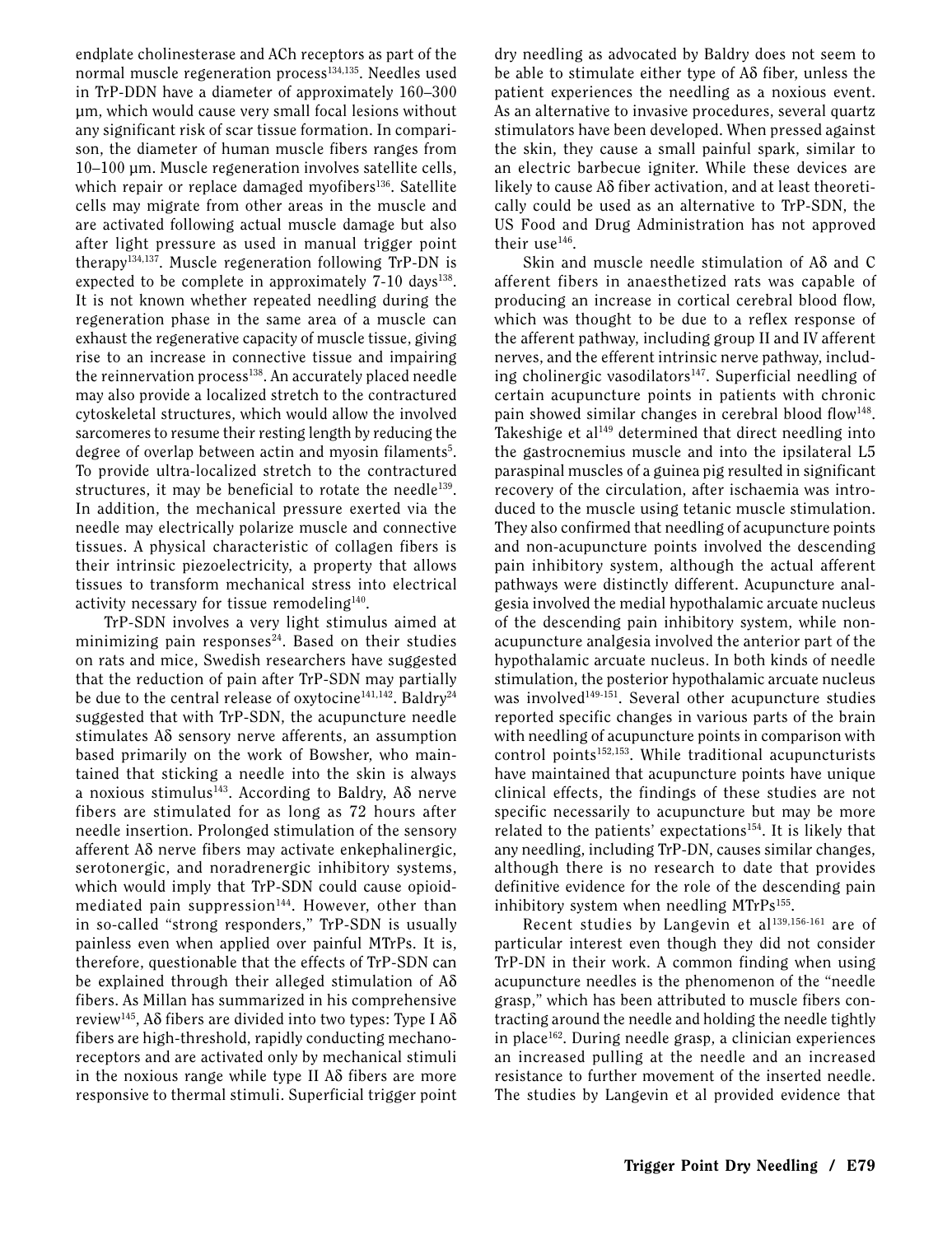needle grasp is not necessarily due to muscle contractions, but that subcutaneous tissues play a crucial role, especially when the needle is manipulated. Rotation of the needle did not only increase the force required to remove the needle from connective tissues, but it also created measurable changes in connective tissue architecture, due to winding of connective tissue and creation of a tight mechanical coupling between needle and tissue<sup>159</sup>. Even small amounts of needle rotation caused pulling of collagen fibers towards the needle and initiated specific changes in fibroblasts further away from the needle. The fibroblasts responded by changing shape from a rounded appearance to a more spindle-like shape, which the researchers described as "large and sheet-like''139,156,157,159. The transduction of the mechanical signal into fibroblasts can lead to a wide variety of cellular and extracellular events, including mechanoreceptor and nociceptor stimulation, changes in the actin cytoskeleton, cell contraction, variations in gene expression and extracellular matrix composition, and eventually to neuromodulation<sup>156,163,164</sup>. Although the significance of these studies is not yet clear for TrP-DDN, it is likely that loose connective tissue plays an important role in TrP-SDN. Fu et al<sup>28</sup> attributed the effects of their subcutaneous needle approach to the manipulation of the needle and referred to this groundbreaking research done by Langevin et al. To increase the effectiveness of TrP-SDN, it may prove beneficial to rotate the needle rather than leave it in place without manipulation, especially in weak responders. Needle rotation may stimulate Aδ fibers and activate enkephalinergic, serotonergic, and noradrenergic inhibitory systems<sup>24,143</sup>. With TrP-DDN, rotation of a needle placed within an MTrP can facilitate the eliciting of typical referred pain patterns. More research is needed to determine the various aspects of the mechanisms of TrP-DN.

#### *Trigger Point Dry Needling versus Injection Therapy*

The term "dry needling" is used to differentiate this technique from MTrP injections. Myofascial trigger point injections are performed with a variety of injectables, such as procaine, lidocaine, and other local anesthetics; isotonic saline solutions; non-steroidal anti-inflammatories; corticosteroids; bee venom; botulinum toxin; and serotonin antagonists $165-173$ . There is no evidence that MTrP injections with steroids are superior to lidocaine injections174. In fact, intramuscular steroid injections may lead to muscle breakdown and degeneration $175,176$ . Travell preferred to use procaine $173,177$ . As procaine is difficult to obtain, it is now recommended to use a  $0.25\%$  lidocaine solution<sup>169</sup>. Recent studies in Germany demonstrated that injections with tropisetron, which is a serotonin receptor antagonist, were superior to injections with local anesthetics<sup>171,178</sup>. However, injectable serotonin receptor antagonists are not available in the US. Myofascial trigger point injections are generally limited to medical practice only, although in some jurisdictions, such as South Africa and the State of Maryland, physical therapists are legally allowed to perform MTrP injections. Similarly, physical therapists in the UK are allowed to perform joint and soft tissue injections179.

When comparing MTrP injection therapy with TrP-DN, many authors have suggested that "dry needling of the MTrP provides as much pain relief as injection of lidocaine but causes more post-injection soreness"180. Usually, these authors reference a study by Hong95 comparing lidocaine injections with TrP-DN; however, this author compared lidocaine injections with TrP-DN using a syringe and not an acupuncture needle. Recently, Kamanli et al<sup>181</sup> updated the 1994 Hong study and compared the effects of lidocaine injections, botulinum toxin injections, and TrP-DN. In this study, the researchers also used a syringe and not an acupuncture needle, and they did not consider LTRs. In clinical practice, TrP-DN is typically performed with an acupuncture needle. There are no scientific studies that compare TrP-DN with acupuncture needles to MTrP injections with syringes. Based on published research studies, the assumption that TrP-DN would cause more post-needling soreness when compared to lidocaine injections cannot be substantiated when acupuncture needles are used.

Prior to the development of TrP-DN, MTrPs were treated primarily with injections, which explains why many clinical outcome studies are based on injection therapy67,165,166,169,174,176,182-188. Several recent studies have confirmed that TrP-DN is equally effective as injection therapy, which may justify extrapolating the effects of injection therapy to TrP-DN25,95,176,181,189,190. Cummings and White<sup>190</sup> concluded, "the nature of the injected substance makes no difference to the outcome, and wet needling is not therapeutically superior to dry needling". A possible exception may be the use of botulinum toxin for those MTrPs that have not responded well to other interventions166,191-196. A recent consensus paper specifically recommended that botulinum toxin should only be used after physical therapy and TrP-DN do not provide satisfactory relief<sup>193</sup>. Botulinum toxin does not only prevent the release of ACh from cholinergic nerve endings, but there is also growing evidence that it inhibits the release of other selected neuropeptide transmitters from primary sensory neurons<sup>192,197,198</sup>.

Many patients with chronic pain conditions frequently report having received previous MTrP injections. However, many also report that they never experienced LTRs, which raises the question as to how well trained and skilled physicians are in identifying and injecting MTrPs. A recent study revealed that MTrP injections were the second most common procedure used by Canadian pain anaesthesiologists after epidural steroid injections.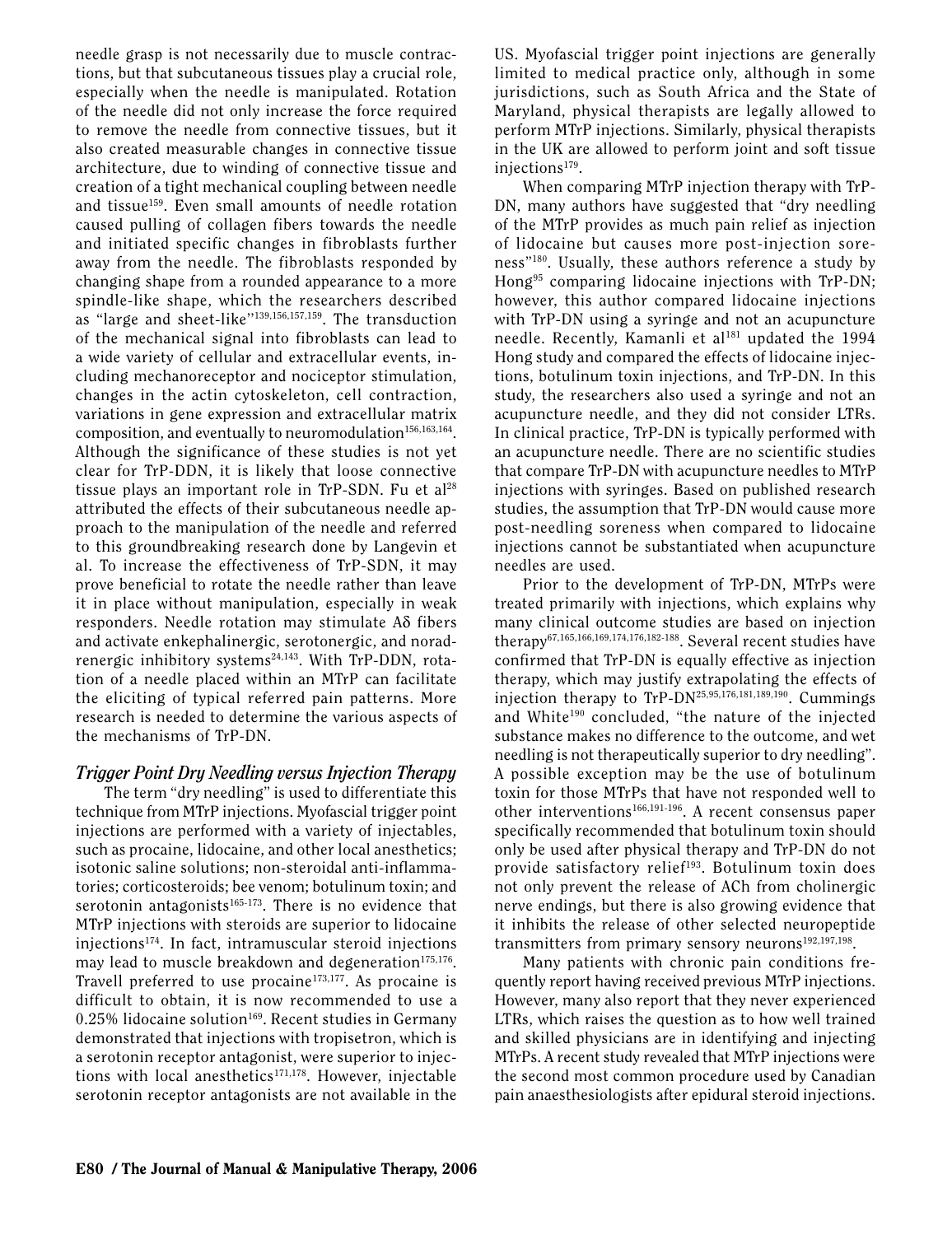The study did not mention whether these anaesthesiologists had received any training in the identification and treatment of MTrPs with injections<sup>199</sup>.

#### *Trigger Point Dry Needling versus Acupuncture*

Although some patients erroneously refer to TrP-DN as a form of acupuncture, TrP-DN did not originate as part of the practice of traditional Chinese acupuncture. When Gunn started exploring the use of acupuncture needles in the treatment of persons with chronic pain problems, he used the term "acupuncture" in his earlier papers. However, his thinking was grounded in neurology and segmental relationships, and he did not consider the more esoteric and metaphysical nature of traditional acupuncture<sup>200-202</sup>. As reviewed previously, Gunn advocated needling motor points instead of traditional acupuncture points<sup>33,203,204</sup>. Baldry has not advocated using the traditional system of Chinese acupuncture with energy pathways or meridians either and he has described them as "not of any practical importance"24.

A few researchers have attempted to link the two needling approaches $205-211$ . In an older study, Melzack et al $206,211$  concluded that there was a 71% overlap between MTrPs and acupuncture points based on their anatomical location. This study had a profound impact particularly on the development of the theoretical foundations of acupuncture. Many researchers and clinicians quoted this study by Melzack et al as evidence that acupuncture had an established physiologic basis and that acupuncture practice could be based on reported correlations with MTrPs<sup>205</sup>. More recently, Dorsher<sup>207</sup> compared the anatomical and clinical relationships between 255 MTrPs described by Travell and Simons, and 386 acupuncture points described by the Shanghai College of Traditional Medicine and other acupuncture publications. He concluded that there is a significant overlap between MTrPs and acupuncture points and argued that "the strong correspondence between trigger point therapy and acupuncture should facilitate the increased integration of acupuncture into contemporary clinical pain management". While these studies appear to provide evidence that TrP-DN could be considered a form of acupuncture, both studies assume that there are distinct anatomical locations of MTrPs and that acupuncture points have point specificity.

It is questionable whether MTrPs have distinct anatomical locations and whether these can be reliably used in comparisons with other points $2^{12}$ . In part, the *Trigger Point Manuals* are to blame for suggesting that MTrPs have distinct locations<sup>1,213</sup>. Simons, Travell, and Simons<sup>1</sup> described specific MTrPs in numbered sequences based on their "approximate order of appearance" and may have contributed to the widely accepted impression that indeed MTrPs do have distinct anatomical locations. There is no scientific research

that validates the notion that MTrPs have distinctive anatomical locations, other than their close proximity to motor endplate zones. Based on empirical evidence, the numbering sequences are inconsistent with clinical practice and do not reflect patients' presentations. On the other hand, Dorsher's observation<sup>207</sup> that MTrP referred pain patterns have striking similarities with described courses of acupuncture meridians may be of interest. However, the same dilemma arises: Are referred pain patterns MTrP-specific or should they be described for muscles in general or perhaps for certain parts of muscles? Recent studies of experimentally induced referred pain have suggested that referred pain patterns might be characteristic of muscles rather than of individual MTrPs as Simons, Travell, and Simons suggested<sup>1,77,82,83,214</sup>.

Birch<sup>205</sup> re-assessed the Melzack et al 1977 paper and concluded that the study was based on several "poorly conceived aspects" and "questionable" assumptions. According to Birch, Melzack et al mistakenly assumed that all acupuncture points must exhibit pressure pain and that local pain indications of acupuncture points are sufficient to establish a correlation. He determined that only approximately 18% – 19% of acupuncture points examined in the 1977 study could possibly correlate with MTrPs, but he did suggest that there may be a relevant correlation between the so-called "Ah Shi" points and MTrPs. In traditional acupuncture, the Ah Shi points belong to one of three major classes of acupuncture points. There are 361 primary acupuncture points referred to as "channel" points. There are hundreds of secondary class acupuncture points, known as "extra" or "non-channel" points. The third class of acupuncture points is referred to as "Ah Shi" points. By definition, Ah Shi points must have pressure pain. They are used primarily for pain and spasm conditions. Melzack et al did not consider the Ah Shi points in their study but focused exclusively on the channel points and extra points. Hong<sup>209</sup>, as well as Audette and Binder<sup>210</sup>, agreed that acupuncturists might well be treating MTrPs whenever they are treating Ah Shi points.

Whether TrP-DN could be considered a form of acupuncture depends partially on how acupuncture is defined. For example, the New Mexico Acupuncture and Oriental Medicine Practice Act defined acupuncture in a rather generic and broad fashion as "the use of needles inserted into and removed from the human body and the use of other devices, modalities, and procedures at specific locations on the body for the prevention, cure, or correction of any disease, illness, injury, pain, or other condition by controlling and regulating the flow and balance of energy and functioning of the person to restore and maintain health"215. According to this definition of acupuncture, nearly all physical therapy and medical interventions could be considered a form of acupuncture, including TrP-DN, but also any other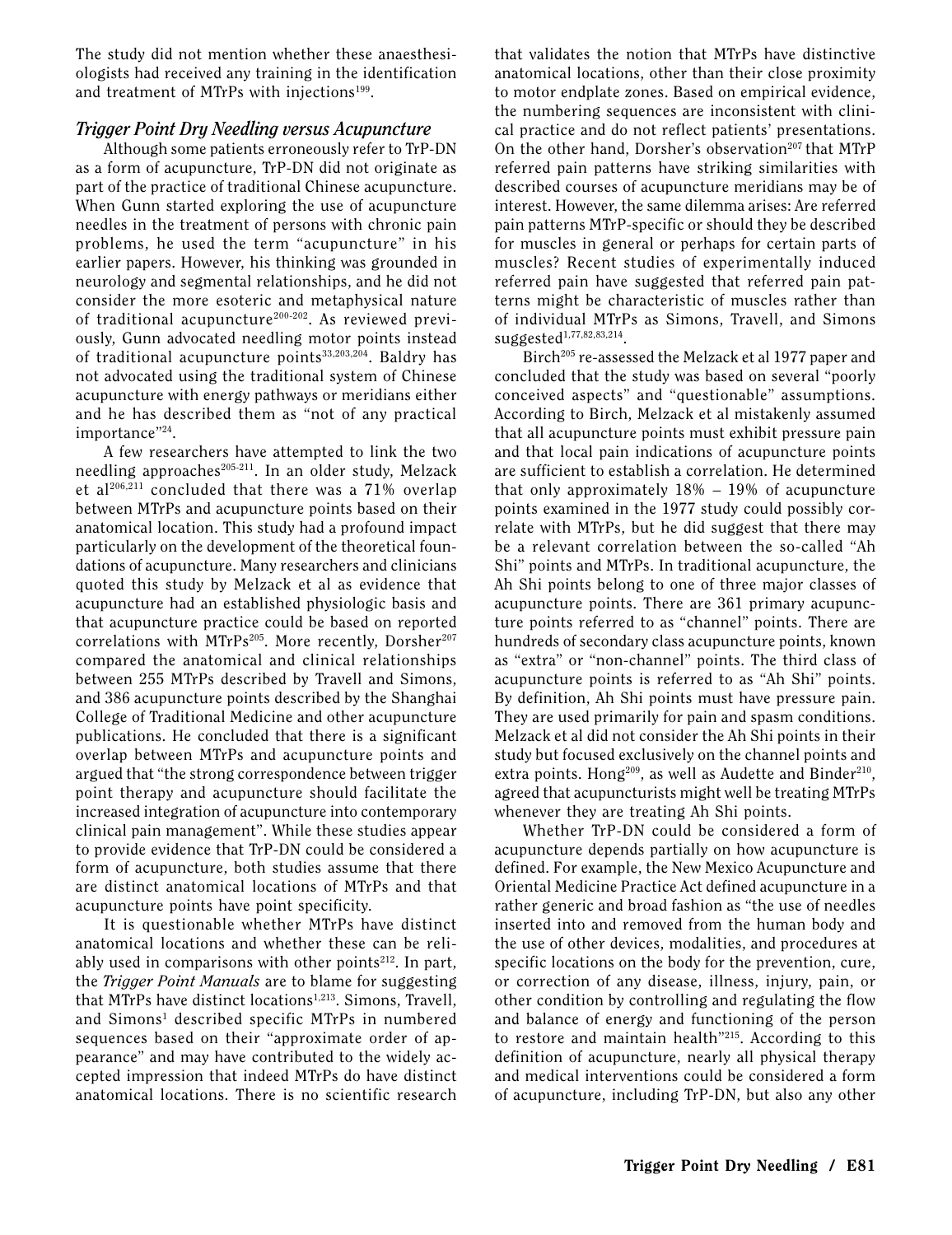modality or procedure. Physicians and nurses could be accused of practicing acupuncture as they "insert and remove needles." From a physical therapy perspective, TrP-DN has no similarities with traditional acupuncture other than the tool. The objective of TrP-DN is not to control and regulate the flow and balance of energy and is not based on Eastern esoteric and metaphysical concepts. Trigger point dry needling and other physical therapy procedures are based on scientific neurophysiological and biomechanical principles that have no similarities with the hypothesized control and regulation of the flow and balance of energy<sup>5,24</sup>. In fact, there is growing evidence against the notion that acupuncture points have unique and reproducible clinical effects<sup>155</sup>. Three recent well-designed randomized controlled clinical trials with 302, 270, and 1007 patients, respectively, demonstrated that acupuncture and sham acupuncture treatments were more effective than no treatment at all, but there was no statistically significant difference between acupuncture and sham acupuncture $216-218$ . As Campbell pointed out, acupuncture does not appear to have unique effects on the central nervous system, or

on pain and pain modulation, which implies that the discussion whether TrP-DN is a form of acupuncture becomes irrelevant<sup>155</sup>.

# **Summary and Conclusions**

Trigger point dry needling is a relatively new treatment modality used by physical therapists worldwide. The introduction of trigger point dry needling to American physical therapists has many similarities with the introduction of manual therapy during the 1960s. During the past few decades, much progress has been made toward the understanding of the nature of MTrPs and, thereby, of the various treatment options. Trigger point dry needling has been recognized by prestigious organizations such as the Cochrane Collaboration and is recommended as an option for the treatment of persons with chronic low back pain. Several clinical outcome studies have demonstrated the effectiveness of trigger point dry needling. However, questions remain regarding the mechanisms of needling procedures. Physical therapists are encouraged to explore using trigger point dry needling techniques in their practices.  $\blacksquare$ 

# **References**

- 1. Simons DG, Travell JG, Simons LS. *Travell and Simons' Myofascial Pain and Dysfunction: The Trigger Point Manual*. Vol 1. 2nd ed. Baltimore, MD: Williams & Wilkins, 1999.
- 2. Uitspraken van het RTG Amsterdam [Dutch; Decisions regional medical disciplinary committee]. Available at: http://www. tuchtcollege-gezondheidszorg.nl/regionaal\_files/amsterdam/ uitspraken/00222F.ASD.htm. Accessed November 21, 2006.
- 3. Uitspraken van het CTG inzake fysiotherapeuten 2001.141 [Dutch; Decisions regional medical disciplinary committee with regard to physical therapists 2001.141]. Available at: http://www. tuchtcollege-gezondheidszorg.nl/,2002. Accessed November 21, 2006.
- 4. Dommerholt J, Bron C, Franssen J. Myofasciale triggerpoints: Een aanvulling [Dutch; Myofascial trigger points: Additional remarks]*. Fysiopraxis* 2005;Nov:36-41.
- 5. Dommerholt J. Dry needling in orthopedic physical therapy practice*. Orthop Phys Ther Pract* 2004;16(3):15-20.
- 6. Williams T. *Colorado Physical Therapy Licensure Policies of the Director. Policy 3: Director's Policy on Intramuscular Stimulation*. Denver, CO: State of Colorado, Department of Regulatory Agencies, 2005.
- 7. Tennessee Board of Occupational & Physical Therapy. Committee of Physical Therapy Minutes. 2002.
- 8. Hawaii Revised Statutes. Chapter 461J; Physical Therapy Practice Act. Article §461J-2.5 Prohibited practices, 2006.
- 9. The 2006 Florida Statutes. Title XXXII: Regulation of Professions and Occupations. Chapter 486: Physical Therapy Practice. Article 486.021, 11, 2006.
- 10. Paris SV. In the best interests of the patient*. Phys Ther*

2006;86:1541-1553.

- 11. Fischer AA. New approaches in treatment of myofascial pain. In: Fischer AA, ed. *Myofascial Pain: Update in Diagnosis and Treatment*. Philadelphia, PA: W.B. Saunders, 1997: 153-170.
- 12. Fischer AA. Treatment of myofascial pain*. J Musculoskeletal Pain* 1999;7(1/2):131-142.
- 13. Gunn CC. *The Gunn Approach to the Treatment of Chronic Pain*. 2nd ed. New York, NY: Churchill Livingstone, 1997.
- 14. Frobb MK. Neural acupuncture: A rationale for the use of lidocaine infiltration at acupuncture points in the treatment of myofascial pain syndromes*. Med Acupunct* 2003;15(1):18-22.
- 15. Frobb MK. Neural acupuncture and the treatment of myofascial pain syndromes*. Acupunct Canada* 2005;Spring:1-3.
- 16. Chu J. Dry needling (intramuscular stimulation) in myofascial pain related to lumbosacral radiculopathy*. Eur J Phys Med Rehabil* 1995;5(4):106-121.
- 17. Chu J. The role of the monopolar electromyographic pin in myofascial pain therapy: Automated twitch-obtaining intramuscular stimulation (ATOIMS) and electrical twitch-obtaining intramuscular stimulation (ETOIMS)*. Electromyogr Clin Neurophysiol* 1999;39:503-511.
- 18. Chu J. Twitch-obtaining intramuscular stimulation (TOIMS): Long-term observations in the management of chronic partial cervical radiculopathy*. Electromyogr Clin Neurophysiol* 2000;40:503-510.
- 19. Chu J. Early observations in radiculopathic pain control using electrodiagnostically derived new treatment techniques: Automated twitch-obtaining intramuscular stimulation (ATOIMS) and electrical twitch-obtaining intramuscular stimulation (ETOIMS)*.*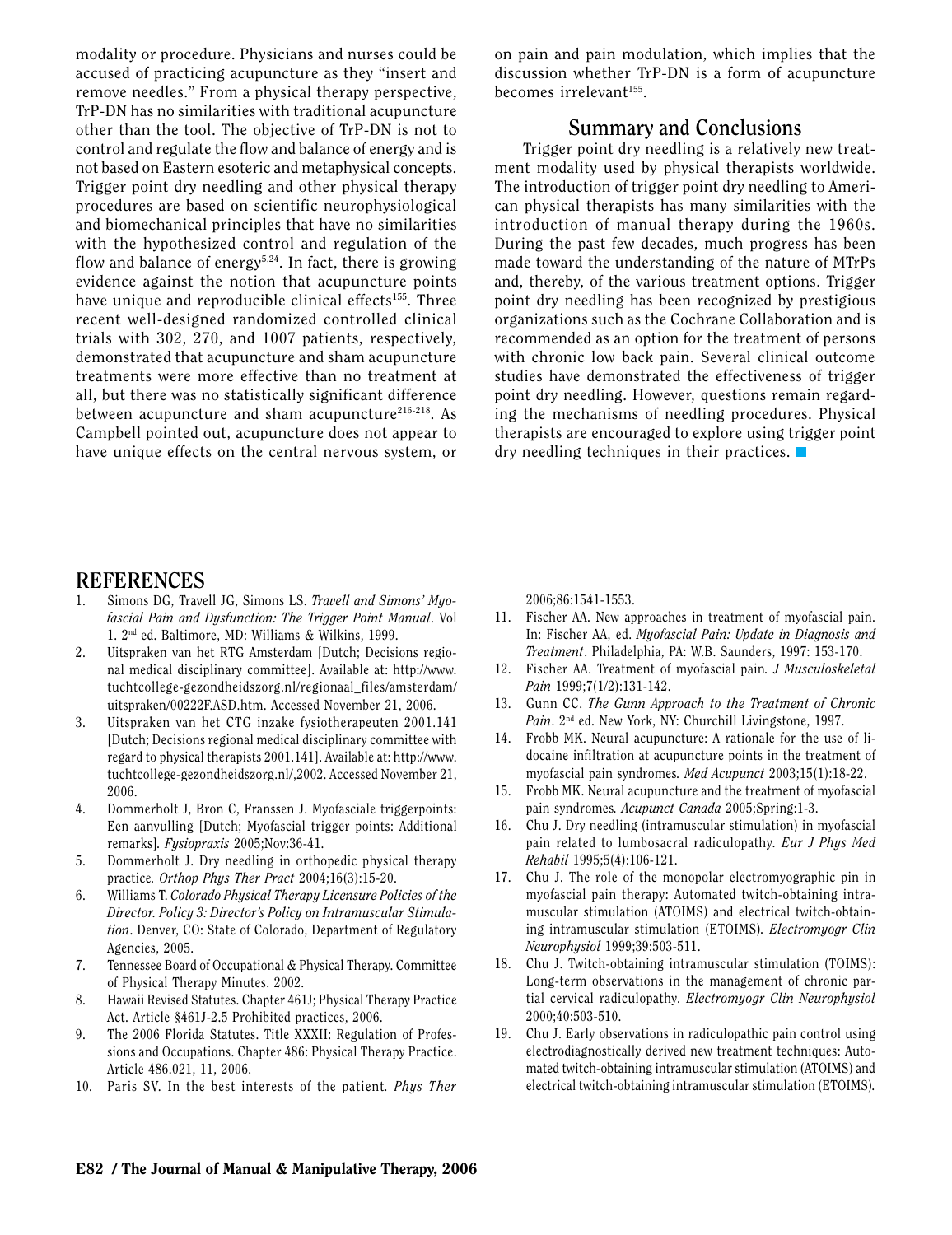*Electromyogr Clin Neurophysiol* 2000;40:195-204.

- 20. Chu J, Schwartz I. The muscle twitch in myofascial pain relief: Effects of acupuncture and other needling methods*. Electromyogr Clin Neurophysiol* 2002;42:307-311.
- 21. Chu J, Takehara I, Li TC, Schwartz I. Electrical twitch-obtaining intramuscular stimulation (ETOIMS) for myofascial pain syndrome in a football player*. Br J Sports Med* 2004;38(5):E25.
- 22. Chu J, Yuen KF, Wang BH, Chan RC, Schwartz I, Neuhauser D. Electrical twitch-obtaining intramuscular stimulation in lower back pain: A pilot study*. Am J Phys Med Rehabil* 2004;83:104- 111.
- 23. Chu J. Does EMG (dry needling) reduce myofascial pain symptoms due to cervical nerve root irritation? *Electromyogr Clin Neurophysiol* 1997;37:259-272.
- 24. Baldry PE. *Acupuncture, Trigger Points and Musculoskeletal Pain*. Edinburgh, UK: Churchill Livingstone, 2005.
- 25. Mayoral del Moral O. Fisioterapia invasiva del síndrome de dolor myofascial [Spanish; Invasive physical therapy for myofascial pain syndrome]*. Fisioterapia* 2005;27(2):69-75.
- 26. Baldry P. Superficial versus deep dry needling*. Acupunct Med* 2002;20(2-3):78-81.
- 27. Fu ZH, Chen XY, Lu LJ, Lin J, Xu JG. Immediate effect of Fu's subcutaneous needling for low back pain*. Chin Med J (Engl)* 2006;119(11):953-956.
- 28. Fu Z-H, Wang J-H, Sun J-H, Chen X-Y, Xu J-G. Fu's subcutaneous needling: Possible clinical evidence of the subcutaneous connective tissue in acupuncture*. J Altern Complement Med* (In press).
- 29. Fu Z-H, Xu J-G. A brief introduction to Fu's subcutaneous needling*. Pain Clinical Updates* 2005;17(3):343-348.
- 30. Gunn CC. Radiculopathic pain: Diagnosis, treatment of segmental irritation or sensitization*. J Musculoskeletal Pain* 1997;5(4):119- 134.
- 31. Gunn CC. Available at: *http://www.istop.org/infopages/practitioners.htm*. 2006. Accessed November 21, 2006.
- 32. Cannon WB, Rosenblueth A. *The Supersensitivity of Denervated Structures: A Law of Denervation*. New York, NY: MacMillan, 1949.
- 33. Gunn CC, Milbrandt WE, Little AS, Mason KE. Dry needling of muscle motor points for chronic low-back pain: A randomized clinical trial with long-term follow-up*. Spine* 1980;5:279-291.
- 34. Gunn CC. Reply to Chang-Zern Hong*. J Musculoskeletal Pain* 2000;8(3):137-142.
- 35. Hong C-Z. Comment on Gunn's "radiculopathy model of myofascial trigger points." *J Musculoskeletal Pain* 2000;8(3):133-135.
- 36. Arendt-Nielsen L, Graven-Nielsen T. Deep tissue hyperalgesia*. J Musculoskeletal Pain* 2002;10(1/2):97-119.
- 37. Curatolo M, Arendt-Nielsen L, Petersen-Felix S. Evidence, mechanisms, and clinical implications of central hypersensitivity in chronic pain after whiplash injury*. Clin J Pain* 2004;20:469- 476.
- 38. Graven-Nielsen T, Arendt-Nielsen L. Peripheral and central sensitization in musculoskeletal pain disorders: An experimental approach*. Curr Rheumatol Rep* 2002;4:313-321.
- 39. Mense S. The pathogenesis of muscle pain*. Curr Pain Headache Rep* 2003;7:419-425.
- 40. Ji RR, Woolf CJ. Neuronal plasticity and signal transduction in nociceptive neurons: Implications for the initiation and maintenance of pathological pain*. Neurobiol Dis* 2001;8:1-10.
- 41. Woolf CJ. The pathophysiology of peripheral neuropathic pain: Abnormal peripheral input and abnormal central processing*.*

*Acta Neurochir (Suppl)* 1993;58:125-130.

- 42. Woolf CJ, Mannion RJ. Neuropathic pain: Aetiology, symptoms, mechanisms, and management*. Lancet* 1999;353(9168):1959- 1964.
- 43. Simons DG. Do endplate noise and spikes arise from normal motor endplates? *Am J Phys Med Rehabil* 2001;80:134-140.
- 44. Simons DG, Hong C-Z, Simons LS. Endplate potentials are common to midfiber myofascial trigger points*. Am J Phys Med Rehabil* 2002;81:212-222.
- 45. Hubbard DR, Berkoff GM. Myofascial trigger points show spontaneous needle EMG activity*. Spine* 1993;18:1803-1807.
- 46. Simons DG. Review of enigmatic MTrPs as a common cause of enigmatic musculoskeletal pain and dysfunction*. J Electromyogr Kinesiol* 2004;14:95-107.
- 47. Weeks VD, Travell J. How to give painless injections. In: *AMA Scientific Exhibits*. New York, NY: Grune & Stratton, 1957:318- 322.
- 48. Lucas KR, Polus BI, Rich PS. Latent myofascial trigger points: Their effect on muscle activation and movement efficiency*. J Bodywork Mov Ther* 2004;8:160-166.
- 49. Dejung B, Gröbli C, Colla F, Weissmann R. *Triggerpunkttherapie*. [German: Trigger Point Therapy]. Bern, Switzerland: Hans Huber, 2003.
- 50. Archibald HC. Referred pain in headache*. Calif Med* 1955;82(3):186- 187.
- 51. Bajaj P, Bajaj P, Graven-Nielsen T, Arendt-Nielsen L. Trigger points in patients with lower limb osteoarthritis*. J Musculoskeletal Pain* 2001;9(3):17-33.
- 52. Chen SM, Chen JT, Kuan TS, Hong CZ. Myofascial trigger points in intercostal muscles secondary to herpes zoster infection of the intercostal nerve*. Arch Phys Med Rehabil* 1998;79:336-338.
- 53. Çimen A, Çelik M, Erdine S. Myofascial pain syndrome in the differential diagnosis of chronic abdominal pain*. Agri* 2004;16(3):45-47.
- 54. Cummings M. Referred knee pain treated with electroacupuncture to iliopsoas*. Acupunct Med* 2003;21(1-2):32-35.
- 55. Facco E, Ceccherelli F. Myofascial pain mimicking radicular syndromes*. Acta Neurochir (Suppl)* 2005;92:147-150.
- 56. Fernández-de-las-Peñas C, Alonso-Blanco C, Cuadrado ML, Pareja JA. Myofascial trigger points in the suboccipital muscles in episodic tension-type headache*. Man Ther* 2006;11:225-230.
- 57. Fernández-de-las-Peñas C, Alonso-Blanco C, Cuadrado ML, Gerwin RD, Pareja JA. Trigger points in the suboccipital muscles and forward head posture in tension-type headache*. Headache* 2006;46:454-460.
- 58. Fernández-de-las-Peñas CF, Cuadrado ML, Gerwin RD, Pareja JA. Referred pain from the trochlear region in tension-type headache: A myofascial trigger point from the superior oblique muscle*. Headache* 2005;45:731-737.
- 59. Fernández-de-Las-Peñas C, Alonso-Blanco C, Cuadrado ML, Gerwin RD, Pareja JA. Myofascial trigger points and their relationship to headache clinical parameters in chronic tension-type headache*. Headache* 2006;46:1264-1272.
- 60. Fernández-de-Las-Peñas C, Ge HY, Arendt-Nielsen L, Cuadrado ML, Pareja JA. Referred pain from trapezius muscle trigger points shares similar characteristics with chronic tension-type headache*. Eur J Pain* 2006; ePub ahead of print.
- 61. Fricton JR, Kroening R, Haley D, Siegert R. Myofascial pain syndrome of the head and neck: A review of clinical characteristics of 164 patients*. Oral Surg Oral Med Oral Pathol* 1985;60:615- 623.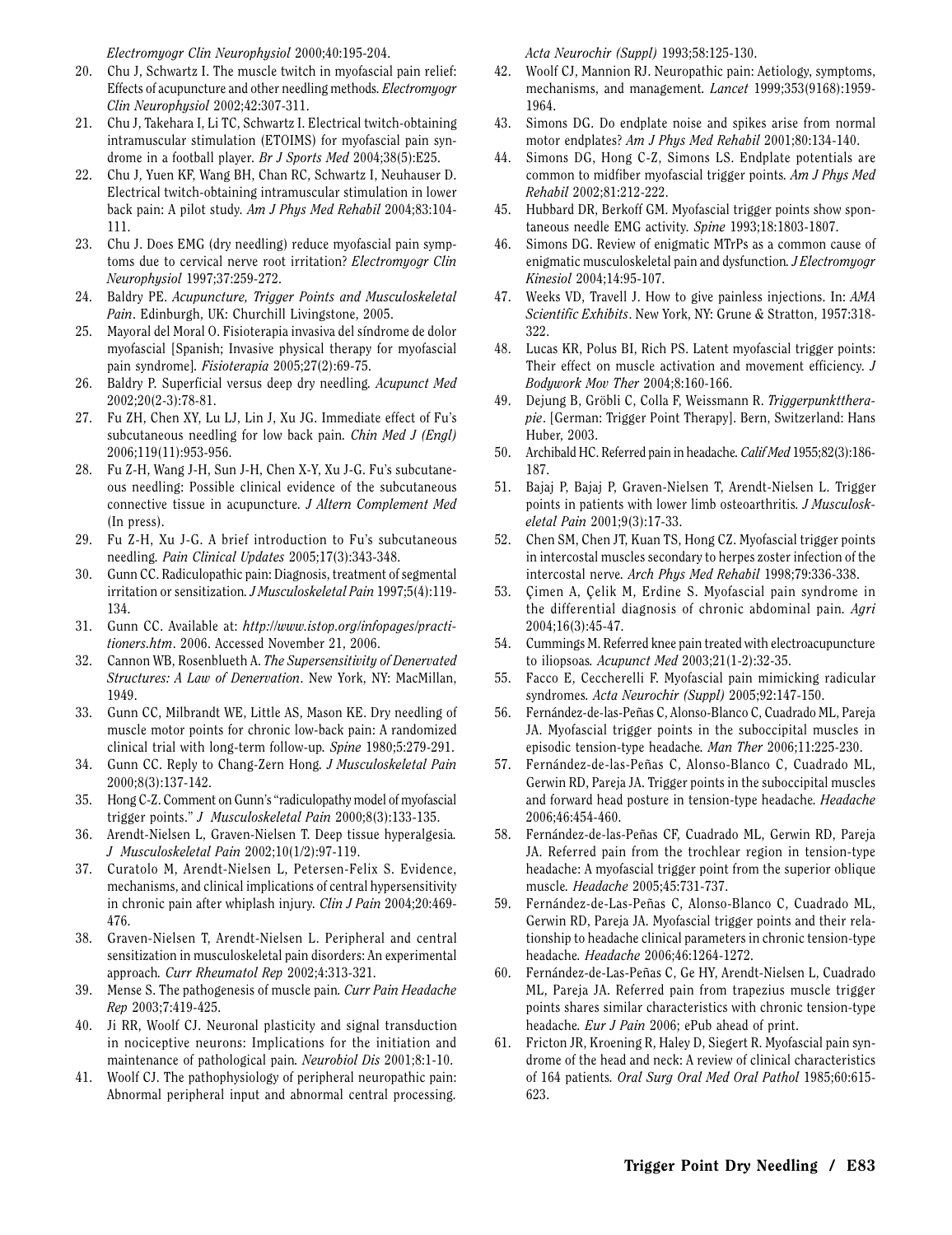- 62. Kern KU, Martin C, Scheicher S, Muller H. Auslosung von Phantomschmerzen und -sensationen durch muskulare Stumpftriggerpunkte nach Beinamputationen [German; Referred pain from amputation stump trigger points into the phantom limb]*. Schmerz* 2006;20:300-306.
- 63. Travell J. Referred pain from skeletal muscle: The pectoralis major syndrome of breast pain and soreness and the sternomastoid syndrome of headache and dizziness*. N Y State J Med* 1955;55:331-340.
- 64. Weiner DK, Schmader KE. Post-herpetic pain: More than sensory neuralgia? *Pain Med* 2006;7:243-249.
- 65. Mascia P, Brown BR, Friedman S. Toothache of nonodontogenic origin: A case report*. J Endod* 2003;29:608-610.
- 66. Reeh ES, elDeeb ME. Referred pain of muscular origin resembling endodontic involvement: Case report*. Oral Surg Oral Med Oral Pathol* 1991;71:223-227.
- 67. Hong CZ, Kuan TS, Chen JT, Chen SM. Referred pain elicited by palpation and by needling of myofascial trigger points: A comparison*. Arch Phys Med Rehabil* 1997;78:957-960.
- 68. Hong C-Z, Chen Y-N, Twehous D, Hong DH. Pressure threshold for referred pain by compression on the trigger point and adjacent areas*. J Musculoskeletal Pain* 1996;4(3):61-79.
- 69. Vecchiet L, Vecchiet J, Giamberardino MA. Referred muscle pain: Clinical and pathophysiologic aspects*. Curr Rev Pain* 1999;3:489-498.
- 70. Travell J. Temporomandibular joint pain referred from muscles of the head and neck*. J Prosthet Dent* 1960;10:745-763.
- 71. Travell JG, Rinzler SH. The myofascial genesis of pain*. Postgrad Med* 1952;11:452-434.
- 72. Kellgren JH. Observations on referred pain arising from muscle*. Clin Sci* 1938;3:175-190.
- 73. Kellgren JH. A preliminary account of referred pains arising from muscle*. BMJ* 1938;1:325-327.
- 74. Kellgren JH. Deep pain sensibility*. Lancet* 1949;1:943-949.
- 75. Arendt-Nielsen L, Graven-Nielsen T, Svensson P, Jensen TS. Temporal summation in muscles and referred pain areas: An experimental human study*. Muscle Nerve* 1997;20:1311-1313.
- 76. Arendt-Nielsen L, Laursen RJ, Drewes AM. Referred pain as an indicator for neural plasticity*. Prog Brain Res* 2000;129:343- 356.
- 77. Cornwall J, Harris AJ, Mercer SR. The lumbar multifidus muscle and patterns of pain*. Man Ther* 2006;11:40-45.
- 78. Gibson W, Arendt-Nielsen L, Graven-Nielsen T. Delayed onset muscle soreness at tendon-bone junction and muscle tissue is associated with facilitated referred pain*. Exp Brain Res* 2006 (In press).
- 79. Gibson W, Arendt-Nielsen L, Graven-Nielsen T. Referred pain and hyperalgesia in human tendon and muscle belly tissue*. Pain* 2006;120:113-123.
- 80. Graven-Nielsen T, Arendt-Nielsen L. Induction and assessment of muscle pain, referred pain, and muscular hyperalgesia*. Curr Pain Headache Rep* 2003;7:443-451.
- 81. Graven-Nielsen T, Arendt-Nielsen L, Svensson P, Jensen TS. Quantification of local and referred muscle pain in humans after sequential i.m. injections of hypertonic saline*. Pain* 1997;69:111-117.
- 82. Hwang M, Kang YK, Kim DH. Referred pain pattern of the pronator quadratus muscle*. Pain* 2005;116:238-242.
- 83. Hwang M, Kang YK, Shin JY, Kim DH. Referred pain pattern of the abductor pollicis longus muscle*. Am J Phys Med Rehabil* 2005;84:593-597.
- 84. Witting N, Svensson P, Gottrup H, Arendt-Nielsen L, Jensen TS. Intramuscular and intradermal injection of capsaicin: A comparison of local and referred pain*. Pain* 2000;84:407-412.
- 85. Bron C, Wensing M, Franssen JLM, Oostendorp RAB. Interobserver reliability of palpation of myofascial trigger points in shoulder muscles. Unpublished.
- 86. Gerwin RD, Shannon S, Hong CZ, Hubbard D, Gevirtz R. Interrater reliability in myofascial trigger point examination*. Pain* 1997;69:65-73.
- 87. Sciotti VM, Mittak VL, DiMarco L, Ford LM, Plezbert J, Santipadri E, Wigglesworth J, Ball K. Clinical precision of myofascial trigger point location in the trapezius muscle*. Pain* 2001;93:259-266.
- 88. Al-Shenqiti AM, Oldham JA. Test-retest reliability of myofascial trigger point detection in patients with rotator cuff tendonitis*. Clin Rehabil* 2005;19:482-487.
- 89. Simons DG, Dommerholt J. Myofascial pain syndromes: Trigger points*. J Musculoskeletal Pain* 2005;13(4):39-48.
- 90. Dommerholt J. Muscle pain syndromes. In: RI Cantu, AJ Grodin, eds. *Myofascial Manipulation*. Gaithersburg, MD: Aspen, 2001:93-140.
- 91. Fryer G, Hodgson L. The effect of manual pressure release on myofascial trigger points in the upper trapezius muscle*. J Bodywork Mov Ther* 2005;9:248-255.
- 92. Escobar PL, Ballesteros J. Teres minor: Source of symptoms resembling ulnar neuropathy or C8 radiculopathy*. Am J Phys Med Rehabil* 1988;67:120-122.
- 93. Hong C-Z. Persistence of local twitch response with loss of conduction to and from the spinal cord*. Arch Phys Med Rehabil* 1994;75:12-16.
- 94. Hong C-Z, Torigoe Y. Electrophysiological characteristics of localized twitch responses in responsive taut bands of rabbit skeletal muscle*. J Musculoskeletal Pain* 1994;2:17-43.
- 95. Hong C-Z. Lidocaine injection versus dry needling to myofascial trigger point: The importance of the local twitch response*. Am J Phys Med Rehabil* 1994;73:256-263.
- 96. Ahmed HE, White PF, Craig WF, Hamza MA, Ghoname ES, Gajraj NM. Use of percutaneous electrical nerve stimulation (PENS) in the short-term management of headache*. Headache* 2000;40:311-315.
- 97. Barlas P, Ting SL, Chesterton LS, Jones PW, Sim J. Effects of intensity of electroacupuncture upon experimental pain in healthy human volunteers: A randomized, double-blind, placebocontrolled study*. Pain* 2006;122:81-89.
- 98. Mayoral O, Torres R. Tratamiento conservador y fisioterápico invasivo de los puntos gatillo miofasciales [Spanish: Conservative treatment and invasive physical therapy of myofascial trigger points]. In: *Patología de Partes Blandas en el Hombro* [Spanish; Soft Tissue Pathology in Man]. Madrid, Spain: Fundación MAPFRE Medicina, 2003.
- 99. White PF, Craig WF, Vakharia AS, Ghoname E, Ahmed HE, Hamza MA. Percutaneous neuromodulation therapy: Does the location of electrical stimulation affect the acute analgesic response? *Anesth Analg* 2000;91:949-954.
- 100. Ghoname EA, Craig WF, White PF, Ahmed HE, Hamza MA, Henderson BN, Gajraj NM, Huber PJ, Gatchel RJ. Percutaneous electrical nerve stimulation for low back pain: A randomized crossover study*. JAMA* 1999;281:818-823.
- 101. Ghoname EA, White PF, Ahmed HE, Hamza MA, Craig WF, Noe CE. Percutaneous electrical nerve stimulation: An alternative to TENS in the management of sciatica*. Pain* 1999;83:193-199.
- 102. Wang L, Zhang Y, Dai J, Yang J, Gang S. Electroacupuncture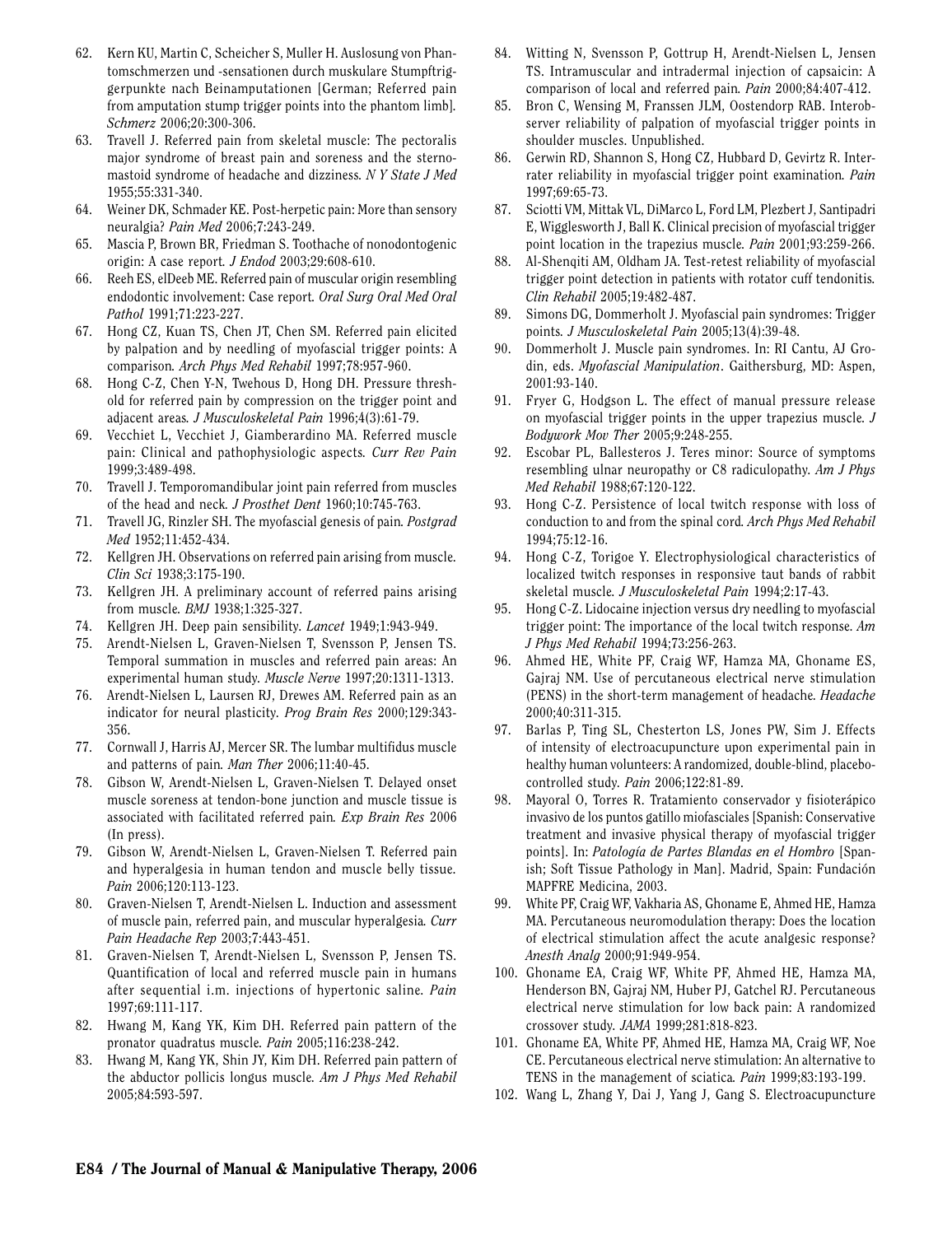(EA) modulates the expression of NMDA receptors in primary sensory neurons in relation to hyperalgesia in rats*. Brain Res* 2006;1120:46-53.

- 103. Choi BT, Lee JH, Wan Y, Han JS: Involvement of ionotropic glutamate receptors in low-frequency electroacupuncture analgesia in rats*. Neurosci Lett* 2005;377(3):185-188.
- 104. Lundeberg T, Stener-Victorin E. Is there a physiological basis for the use of acupuncture in pain? *Int Congress Series* 2002;1238:3- 10.
- 105. Lin JG, Lo MW, Wen YR, Hsieh CL, Tsai SK, Sun WZ. The effect of high- and low-frequency electroacupuncture in pain after lower abdominal surgery*. Pain* 2002;99:509-514.
- 106. Elorriaga A. The 2-needle technique*. Med Acupunct* 2000;12(1):17- 19.
- 107. Mayoral O, De Felipe JA, Martínez JM. Changes in tenderness and tissue compliance in myofascial trigger points with a new technique of electroacupuncture: Three preliminary cases report*. J Musculoskeletal Pain* 2004;12(Suppl):33.
- 108. Peets JM, Pomeranz B. CXBK mice deficient in opiate receptors show poor electroacupuncture analgesia*.Nature* 1978;273(5664):675- 676.
- 109. Noë A. *Action in Perception*. Cambridge, MA: MIT Press, 2004.
- 110. Dincer F, Linde K. Sham interventions in randomized clinical trials of acupuncture: A review*. Complement Ther Med* 2003;11(4):235-242.
- 111. Streitberger K, Kleinhenz J. Introducing a placebo needle into acupuncture research*. Lancet* 1998;352(9125):364-365.
- 112. White P, Lewith G, Hopwood V, Prescott P. The placebo needle: Is it a valid and convincing placebo for use in acupuncture trials? A randomised, single-blind, cross-over pilot trial*. Pain* 2003;106:401-409.
- 113. Goddard G, Shen Y, Steele B, Springer N. A controlled trial of placebo versus real acupuncture*. J Pain* 2005;6:237-242.
- 114. Cole J, Bushnell MC, McGlone F, Elam M, Lamarre Y, Vallbo A, Olausson H. Unmyelinated tactile afferents underpin detection of low-force monofilaments*. Muscle Nerve* 2006;34:105-107.
- 115. Lund I, Lundeberg T. Are minimal, superficial or sham acupuncture procedures acceptable as inert placebo controls? *Acupunct Med* 2006;24(1):13-15.
- 116. Olausson H, Lamarre Y, Backlund H, Morin C, Wallin BG, Starck G, Ekholm S, Strigo I, Worsley K, Vallbo AB, Bushnell MC. Unmyelinated tactile afferents signal touch and project to insular cortex*. Nat Neurosci* 2002;5:900-904.
- 117. Mohr C, Binkofski F, Erdmann C, Buchel C, Helmchen C. The anterior cingulate cortex contains distinct areas dissociating external from self-administered painful stimulation: A parametric fMRI study*. Pain* 2005;114:347-357.
- 118. Ingber RS. Iliopsoas myofascial dysfunction: A treatable cause of "failed" low back syndrome*. Arch Phys Med Rehabil* 1989;70:382- 386.
- 119. Lewit K. The needle effect in the relief of myofascial pain*. Pain* 1979;6:83-90.
- 120. Steinbrocker O. Therapeutic injections in painful musculoskeletal disorders*. JAMA* 1944;125:397-401.
- 121. Cummings M. Myofascial pain from pectoralis major following trans-axillary surgery*. Acupunct Med* 2003;21(3):105-107.
- 122. Huguenin L, Brukner PD, McCrory P, Smith P, Wajswelner H, Bennell K. Effect of dry needling of gluteal muscles on straight leg raise: A randomised, placebo-controlled, double-blind trial*. Br J Sports Med* 2005;39:84-90.
- 123. Gerwin RD. A standing complaint: Inability to sit. An unusual presentation of medial hamstring myofascial pain syndrome*. J Musculoskeletal Pain* 2001;9(4):81-93.
- 124. Furlan A, Tulder M, Cherkin D, Tsukayama H, Lao L, Koes B, Berman B. Acupuncture and dry-needling for low back pain: An updated systematic review within the framework of the Cochrane Collaboration*. Spine* 2005;30:944-963.
- 125. Shah JP, Phillips TM, Danoff JV, Gerber LH. An *in vivo* microanalytical technique for measuring the local biochemical milieu of human skeletal muscle*. J Appl Physiol* 2005;99:1980-1987.
- 126. Chen JT, Chung KC, Hou CR, Kuan TS, Chen SM, Hong C-Z. Inhibitory effect of dry needling on the spontaneous electrical activity recorded from myofascial trigger spots of rabbit skeletal muscle*. Am J Phys Med Rehabil* 2001;80:729-735.
- 127. Dilorenzo L, Traballesi M, Morelli D, Pompa A, Brunelli S, Buzzi MG, Formisano R. Hemiparetic shoulder pain syndrome treated with deep dry needling during early rehabilitation: A prospective, open-label, randomized investigation*. J Musculoskeletal Pain* 2004;12(2):25-34.
- 128. Ceccherelli F, Rigoni MT, Gagliardi G, Ruzzante L. Comparison between superficial and deep acupuncture in the treatment of lumbar myofascial pain: A double-blind randomized controlled study*. Clin J Pain* 2002;18:149-153.
- 129. Itoh K, Katsumi Y, Kitakoji H.Trigger point acupuncture treatment of chronic low back pain in elderly patients: A blinded RCT*. Acupunct Med* 2004;2(4):170-177.
- 130. Karakurum B, Karaalin O, Coskun O, Dora B, Ucler S, Inan L. The "dry-needle technique": Intramuscular stimulation in tension-type headache*. Cephalalgia* 2001;21:813-817.
- 131. Edwards J, Knowles N. Superficial dry needling and active stretching in the treatment of myofascial pain: A randomised controlled trial*. Acupunct Med* 2003;21(3 SU):80-86.
- 132. Macdonald AJ, Macrae KD, Master BR, Rubin AP. Superficial acupuncture in the relief of chronic low back pain*. Ann R Coll Surg Engl* 1983;65:44-46.
- 133. Naslund J, Naslund UB, Odenbring S, Lundeberg T. Sensory stimulation (acupuncture) for the treatment of idiopathic anterior knee pain*. J Rehabil Med* 2002;34:231-238.
- 134. Sadeh M, Stern LZ, Czyzewski K. Changes in end-plate cholinesterase and axons during muscle degeneration and regeneration*. J Anat* 1985;140(Pt 1):165-176.
- 135. Gaspersic R, Koritnik B, Erzen I, Sketelj J. Muscle activity-resistant acetylcholine receptor accumulation is induced in places of former motor endplates in ectopically innervated regenerating rat muscles*. Int J Dev Neurosci* 2001;19:339-346.
- 136. Schultz E, Jaryszak DL, Valliere CR. Response of satellite cells to focal skeletal muscle injury*. Muscle Nerve* 1985;8:217-222.
- 137. Teravainen H. Satellite cells of striated muscle after compression injury so slight as not to cause degeneration of the muscle fibres*. Z Zellforsch Mikrosk Anat* 1970;103:320-327.
- 138. Reznik M. Current concepts of skeletal muscle regeneration. In: CM Pearson, FK Mostofy, eds. *The Striated Muscle*. Baltimore, MD: Williams & Wilkins, 1973:185-225.
- 139. Langevin HM, Churchill DL, Cipolla MJ. Mechanical signaling through connective tissue: A mechanism for the therapeutic effect of acupuncture*. Faseb J* 2001;15:2275-2282.
- 140. Liboff AR. Bioelectromagnetic fields and acupuncture*. J Altern Complement Med* 1997;3(Suppl 1):S77-S87.
- 141. Lundeberg T, Uvnas-Moberg K, Agren G, Bruzelius G. Antinociceptive effects of oxytocin in rats and mice*. Neurosci Lett* 1994;170:153-157.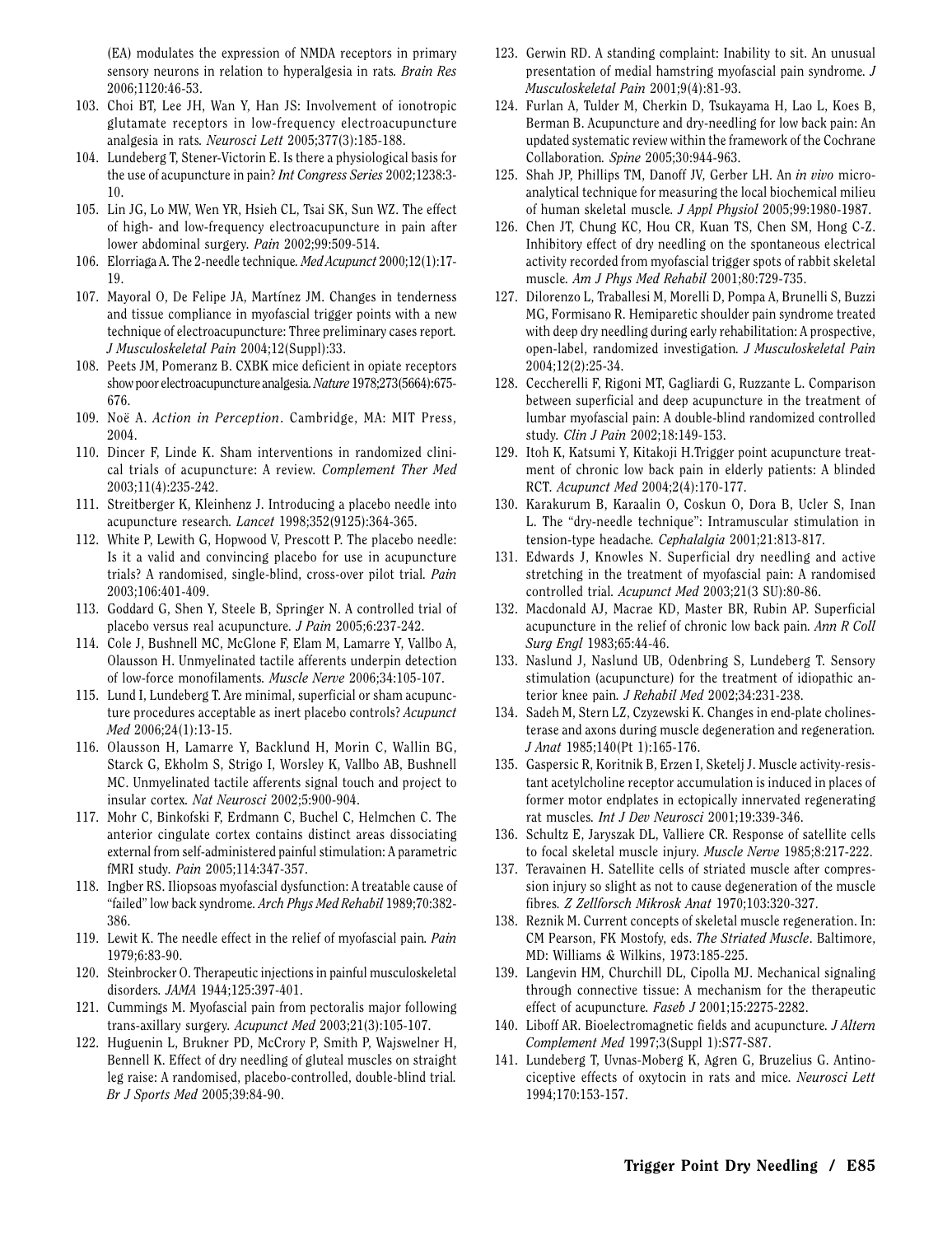- 142. Uvnas-Moberg K, Bruzelius G, Alster P, Lundeberg T. The antinociceptive effect of non-noxious sensory stimulation is mediated partly through oxytocinergic mechanisms*. Acta Physiol Scand* 1993;149:199-204.
- 143. Bowsher D. Mechanisms of acupuncture. In: J Filshie, A White, eds. *Western Acupuncture: A Western Scientific Approach*. Edinburgh, UK: Churchill Livingstone, 1998.
- 144. Baldry PE. *Myofascial Pain and Fibromyalgia Syndromes*. Edinburgh, UK: Churchill Livingstone, 2001.
- 145. Millan MJ. The induction of pain: An integrative review*. Prog Neurobiol* 1999;57:1-164.
- 146. FDA Topics and Answers. Available at: http://www.fda.gov/bbs/ topics/ANSWERS/ANS00817.html.1997. Accessed November15, 2005.
- 147. Uchida S, Kagitani F, Suzuki A, Aikawa Y. Effect of acupuncturelike stimulation on cortical cerebral blood flow in anesthetized rats*. Jpn J Physiol* 2000;50:495-507.
- 148. Alavi A, LaRiccia PJ, Sadek AH, Newberg AB, Lee L, Reich H, Lattanand C, Mozley PD. Neuroimaging of acupuncture in patients with chronic pain*. J Altern Complement Med* 1997;3(Suppl 1): S47-S53.
- 149. Takeshige C, Kobori M, Hishida F, Luo CP, Usami S. Analgesia inhibitory system involvement in nonacupuncture point-stimulation-produced analgesia*. Brain Res Bull* 1992;28:379-391.
- 150. Takeshige C, Sato T, Mera T, Hisamitsu T, Fang J. Descending pain inhibitory system involved in acupuncture analgesia*. Brain Res Bull* 1992;29:617-634.
- 151. Takeshige C, Tsuchiya M, Zhao W, Guo S. Analgesia produced by pituitary ACTH and dopaminergic transmission in the arcuate*. Brain Res Bull* 1991;26:779-788.
- 152. Hui KK, Liu J, Makris N, Gollub RL, Chen AJ, Moore CI, Kennedy DN, Rosen BR, Kwong KK. Acupuncture modulates the limbic system and subcortical gray structures of the human brain: Evidence from fMRI studies in normal subjects*. Hum Brain Mapp* 2000;9:13-25.
- 153. Wu MT, Hsieh JC, Xiong J, Yang CF, Pan HB, Chen YC, Tsai G, Rosen BR, Kwong KK. Central nervous pathway for acupuncture stimulation: Localization of processing with functional MR imaging of the brain—Preliminary experience*. Radiol* 1999;212:133- 141.
- 154. Wager TD, Rilling JK, Smith EE, Sokolik A, Casey KL, Davidson RJ, Kosslyn SM, Rose RM, Cohen JD. Placebo-induced changes in FMRI in the anticipation and experience of pain*. Science* 2004;303(5661):1162-1167.
- 155. Campbell A. Point specificity of acupuncture in the light of recent clinical and imaging studies*. Acupunct Med* 2006;24(3):118-122.
- 156. Langevin HM, Bouffard NA, Badger GJ, Churchill DL, Howe AK. Subcutaneous tissue fibroblast cytoskeletal remodeling induced by acupuncture: Evidence for a mechanotransduction-based mechanism*. J Cell Physiol* 2006;207:767-774.
- 157. Langevin HM, Bouffard NA, Badger GJ, Iatridis JC, Howe AK. Dynamic fibroblast cytoskeletal response to subcutaneous tissue stretch *ex vivo* and *in vivo. Am J Physiol Cell Physiol* 2005;288: C747-C756.
- 158. Langevin HM, Churchill DL, Fox JR, Badger GJ, Garra BS, Krag MH. Biomechanical response to acupuncture needling in humans*. J Appl Physiol* 2001;91:2471-2478.
- 159. Langevin HM, Churchill DL, Wu J, Badger GJ, Yandow JA, Fox JR, Krag MH. Evidence of connective tissue involvement in acupuncture*. Faseb J* 2002;16:872-874.
- 160. Langevin HM, Konofagou EE, Badger GJ, Churchill DL, Fox JR,

Ophir J, Garra BS. Tissue displacements during acupuncture using ultrasound elastography techniques*. Ultrasound Med Biol* 2004;30:1173-1183.

- 161. Langevin HM, Storch KN, Cipolla MJ, White SL, Buttolph TR, Taatjes DJ. Fibroblast spreading induced by connective tissue stretch involves intracellular redistribution of alpha- and betaactin*. Histochem Cell Biol* 2006;125:487-495.
- 162. Gunn CC, Milbrandt WE. The neurological mechanism of needlegrasp in acupuncture*. Am J Acupuncture* 1977;5(2):115-120.
- 163. Chiquet M, Renedo AS, Huber F, Fluck M. How do fibroblasts translate mechanical signals into changes in extracellular matrix production? *Matrix Biol* 2003;22:73-80.
- 164. Langevin HM. Connective tissue: A body-wide signaling network? *Med Hypotheses* 2006;66:1074-1077.
- 165. Byrn C, Borenstein P, Linder LE. Treatment of neck and shoulder pain in whiplash syndrome patients with intracutaneous sterile water injections*. Acta Anaesthesiol Scand* 1991;35:52-53.
- 166. Cheshire WP, Abashian SW, Mann JD. Botulinum toxin in the treatment of myofascial pain syndrome*. Pain* 1994;59:65-69.
- 167. Frost A. Diclofenac versus lidocaine as injection therapy in myofascial pain*. Scand J Rheumatol* 1986;15:153-156.
- 168. Hameroff SR, Crago BR, Blitt CD, Womble J, Kanel J. Comparison of bupivacaine, etidocaine, and saline for trigger-point therapy*. Anesth Analg* 1981;60:752-755.
- 169. Iwama H, Akama Y. The superiority of water-diluted 0.25% to near 1% lidocaine for trigger-point injections in myofascial pain syndrome: A prospective, randomized, double-blinded trial*. Anesth Analg* 2000;91:408-409.
- 170. Iwama H, Ohmori S, Kaneko T, Watanabe K. Water-diluted local anesthetic for trigger-point injection in chronic myofascial pain syndrome: Evaluation of types of local anesthetic and concentrations in water*. Reg Anesth Pain Med* 2001;26:333-336.
- 171. Müller W, Stratz T. Local treatment of tendinopathies and myofascial pain syndromes with the 5-HT3 receptor antagonist tropisetron*. Scand J Rheumatol Suppl* 2004;119:44-48.
- 172. Rodriguez-Acosta A, Pena L, Finol HJ, and Pulido-Mendez M. Cellular and subcellular changes in muscle, neuromuscular junctions and nerves caused by bee (Apis mellifera) venom*. J Submicrosc Cytol Pathol* 2004;36:91-96.
- 173. Travell J. Basis for the multiple uses of local block of somatic trigger areas (procaine infiltration and ethyl chloride spray)*. Miss Valley Med* 1949;71:13-22.
- 174. Frost FA, Jessen B, Siggaard-Andersen J. A control, double-blind comparison of mepivacaine injection versus saline injection for myofascial pain*. Lancet* 1980;1:499-501.
- 175. Fischer AA. New developments in diagnosis of myofascial pain and fibromyalgia. In: Fischer AA, ed. *Myofascial Pain: Update in Diagnosis and Treatment*. Philadelphia, PA: W.B. Saunders, 1997:1-21.
- 176. Garvey TA, Marks MR, Wiesel SW. A prospective, randomized, double-blind evaluation of trigger-point injection therapy for low-back pain*. Spine* 1989;14:962-964.
- 177. Travell J, Bobb AL. Mechanism of relief of pain in sprains by local injection techniques*. Fed Proc* 1947;6:378.
- 178. Ettlin T. Trigger point injection treatment with the 5-HT3 receptor antagonist tropisetron in patients with late whiplashassociated disorder: First results of a multiple case study*. Scand J Rheumatol Suppl* 2004;119:49-50.
- 179. Saunders S, Longworth S. *Injection Techniques in Orthopaedics and Sports Medicine: A Practical Manual for Doctors and Physiotherapists*. 3rd ed. Edinburgh,UK: Churchill Livingstone,